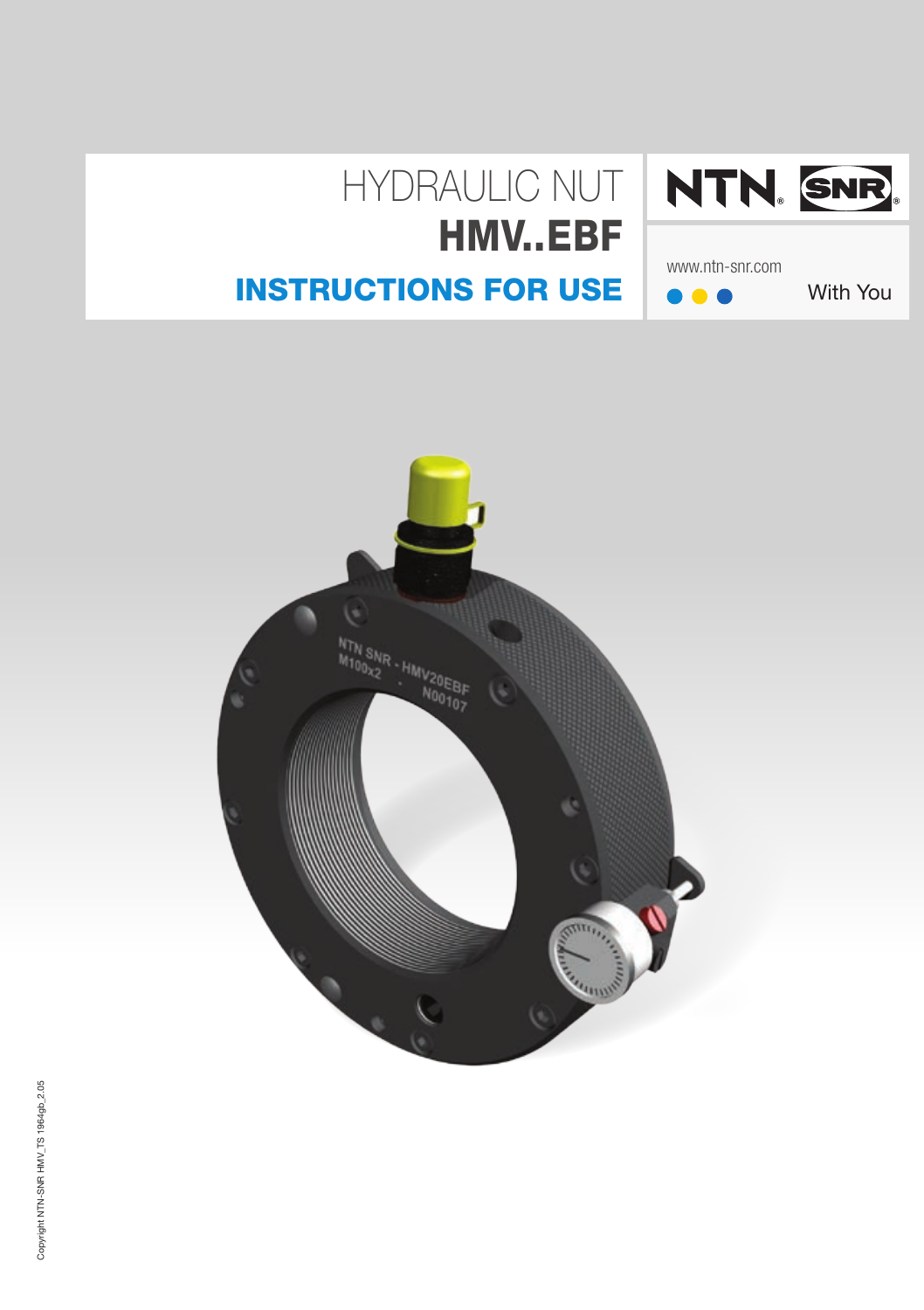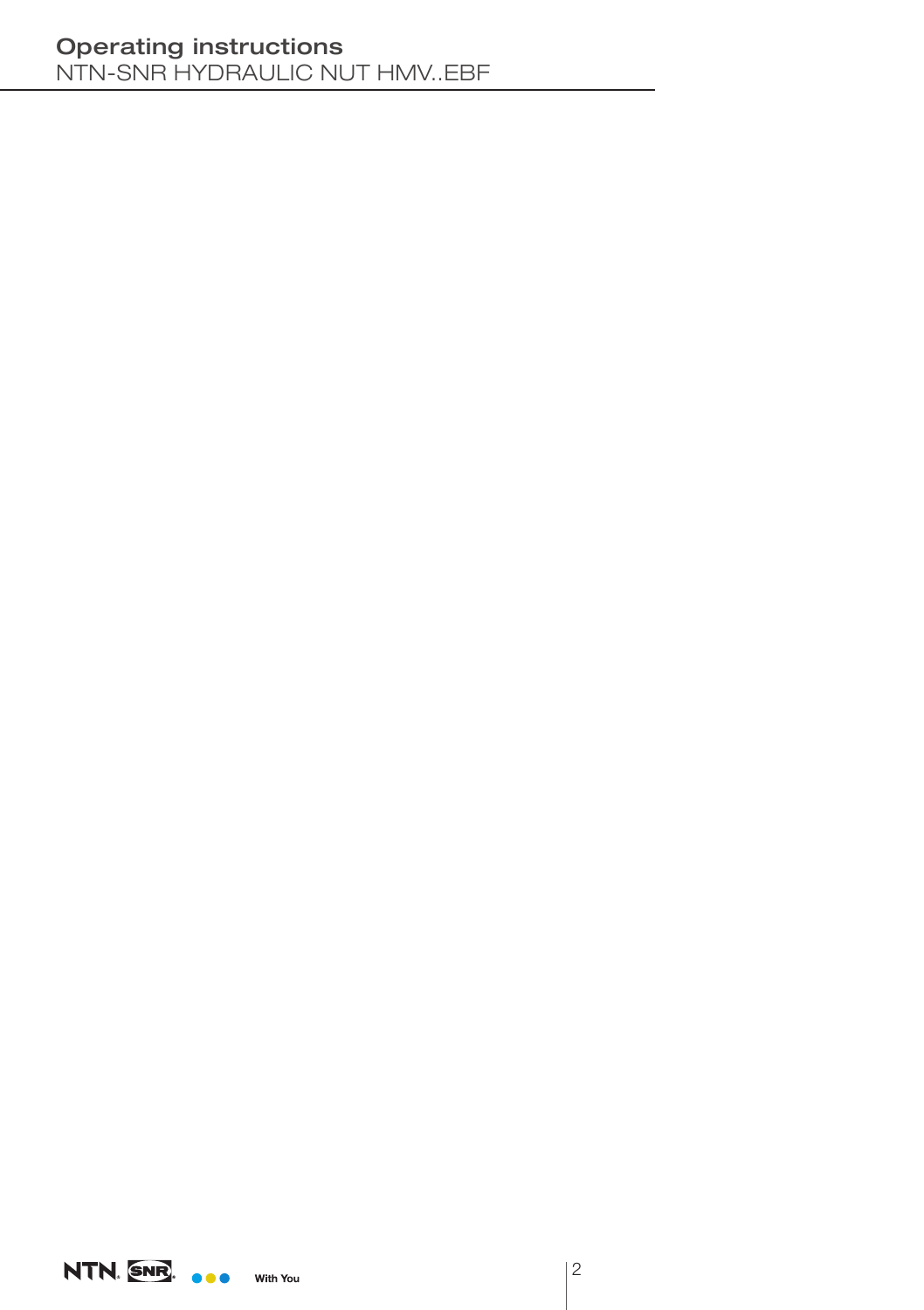# **TABLE OF CONTENTS**

| 1.                             |                                                                                                                  |
|--------------------------------|------------------------------------------------------------------------------------------------------------------|
| 2.<br>2.1.<br>2.2.<br>2.3.     |                                                                                                                  |
| З.<br>3.1.<br>3.2.<br>3.3.     | Spare Parts, Accessories and Technical Data  8                                                                   |
| 4.<br>4.1.<br>4.2.             | Procedure for the Assembly of Roller Bearings 12                                                                 |
| 5.<br>5.1.<br>5.1.1.<br>5.1.2. | Possible Mounting / Dismounting Situations for Bearings                                                          |
| 6.                             |                                                                                                                  |
| 7.                             |                                                                                                                  |
| 8.                             | Table for Radial Clearance Reduction / Axial Displacement. 19                                                    |
| 9.<br>9.1.<br>9.2.             | For Dismounting / Mounting with Withdrawal Sleeve  20<br>For Dismounting / Mounting with Withdrawal Sleeve 20-21 |
| 10.                            |                                                                                                                  |

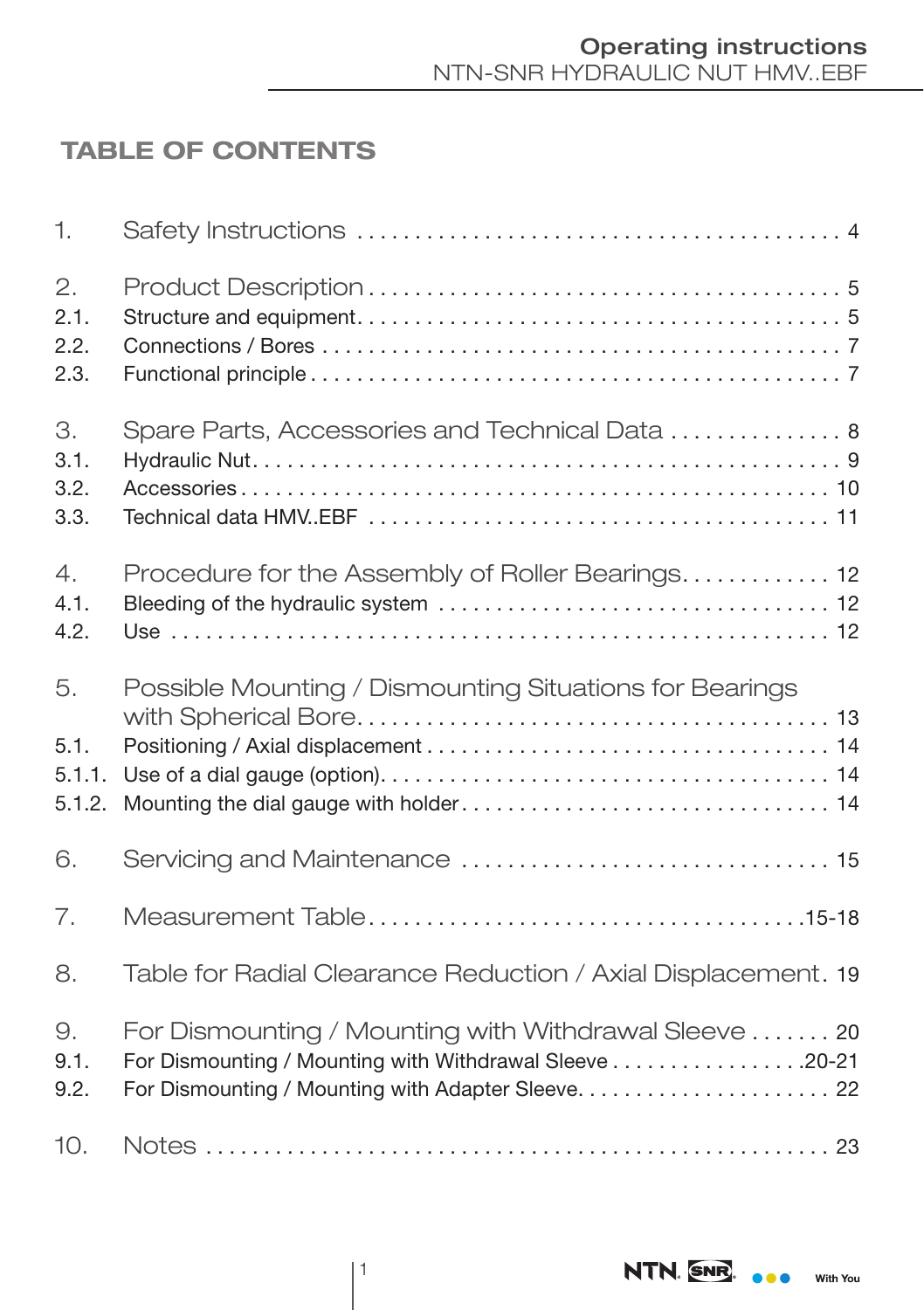## **1. SAFETY INSTRUCTIONS**

Inappropriate handling of hydraulic nuts of the type HMV..EBF can lead to serious injuries and compromise safety.



The safety instructions provided must be adhered to!

- The operating staff must be authorised!
- The safety instructions and these operating instructions must be complied with in full. They have to be stored with the tools!
- The hydraulic nuts, pump with hydraulic pipe as well as all accessories must be carefully checked for damage before the initial operation - defective or worn parts pose a serious risk and may not be used under any circumstances!
- It must be ensured that there is no air in the hydraulic system it must be completely bled before initial operation!
- The ring piston may never be moved out of the ring body further than up to the marking!
- A manometer must always be connected to check the work pressure!
- The hydraulic nut may only be operated with a manual pump!
- Dirt and oil residues must always be instantly removed!
- Protective goggles must always be worn!
- Changes to the components are not permitted!
- Only use NTN-SNR original spare parts!
- Always use clean pressure oil!



Referring to chapter 2 of this operating instruction a different or additional use of the hydraulic nut is not intended. The manufacturer is not responsible for damage resulting from inappropriate use. The user retains the overall responsibility and is alone in bearing the risk.

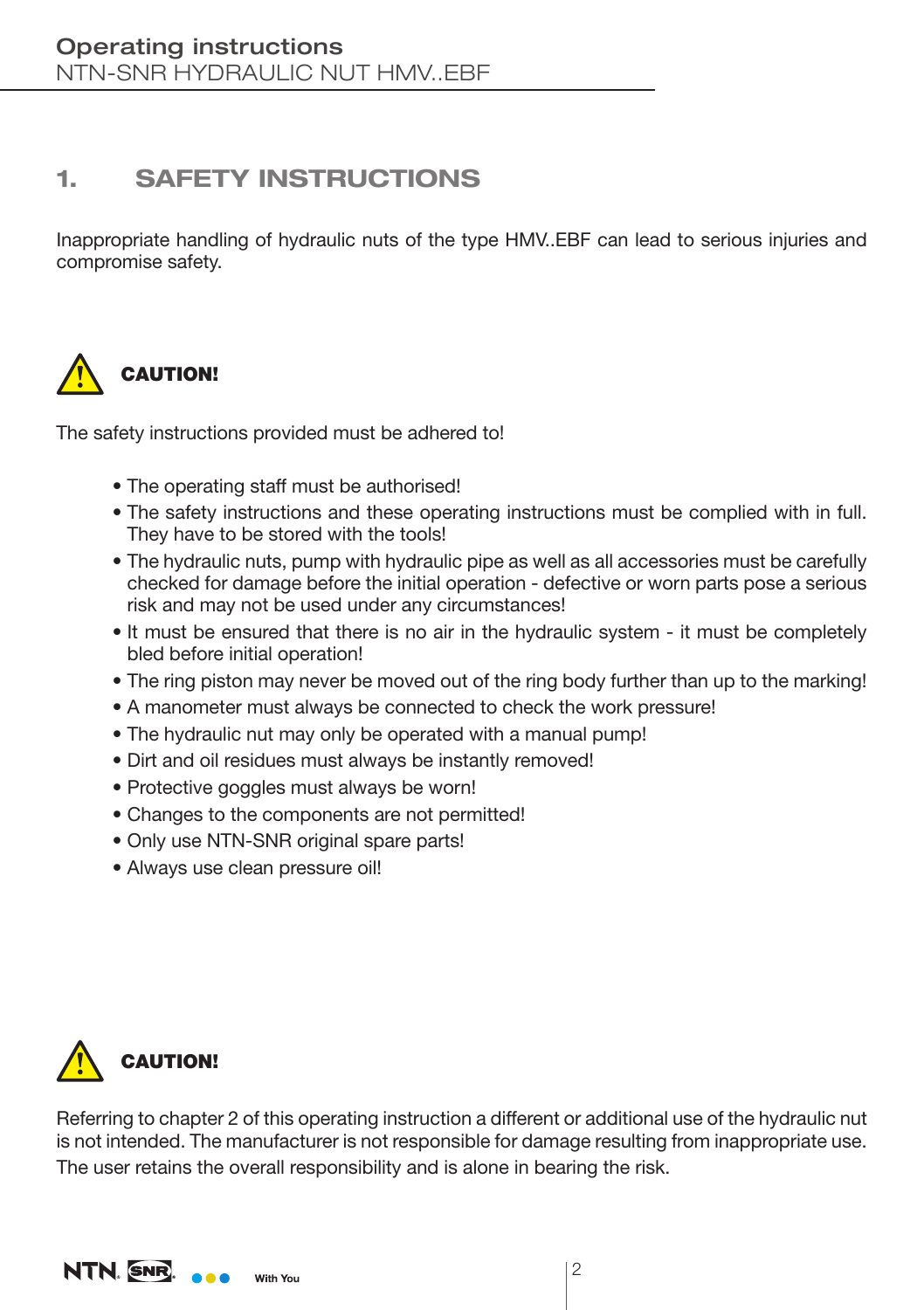## **2. PRODUCT DESCRIPTION**

The hydraulic nut HMV..EBF is a tool that has been designed to permit the simple mounting and dismounting of rolling bearings with tapered bores. The parts to be installed can be moved into the desired position safely and without excessive use of force.

#### **Main area of application**

Mounting of rolling bearings (bore taper 1:12 / 1:30) on tapered shafts, clamping sleeves or withdrawal sleeves.

## **2.1. STRUCTURE AND ÉQUIPMENT**

The hydraulic nut mainly consists of the ring body and ring piston. The ring body has an internal thread that is used to screw it onto a shaft or sleeve thread. The circumferential groove at the end face guides the ring piston. Hydraulic oil is evenly distributed in the open space between the piston and the ring body and presses onto the piston.

Two O-ring cords are inserted into the ring piston to seal the pressure space.

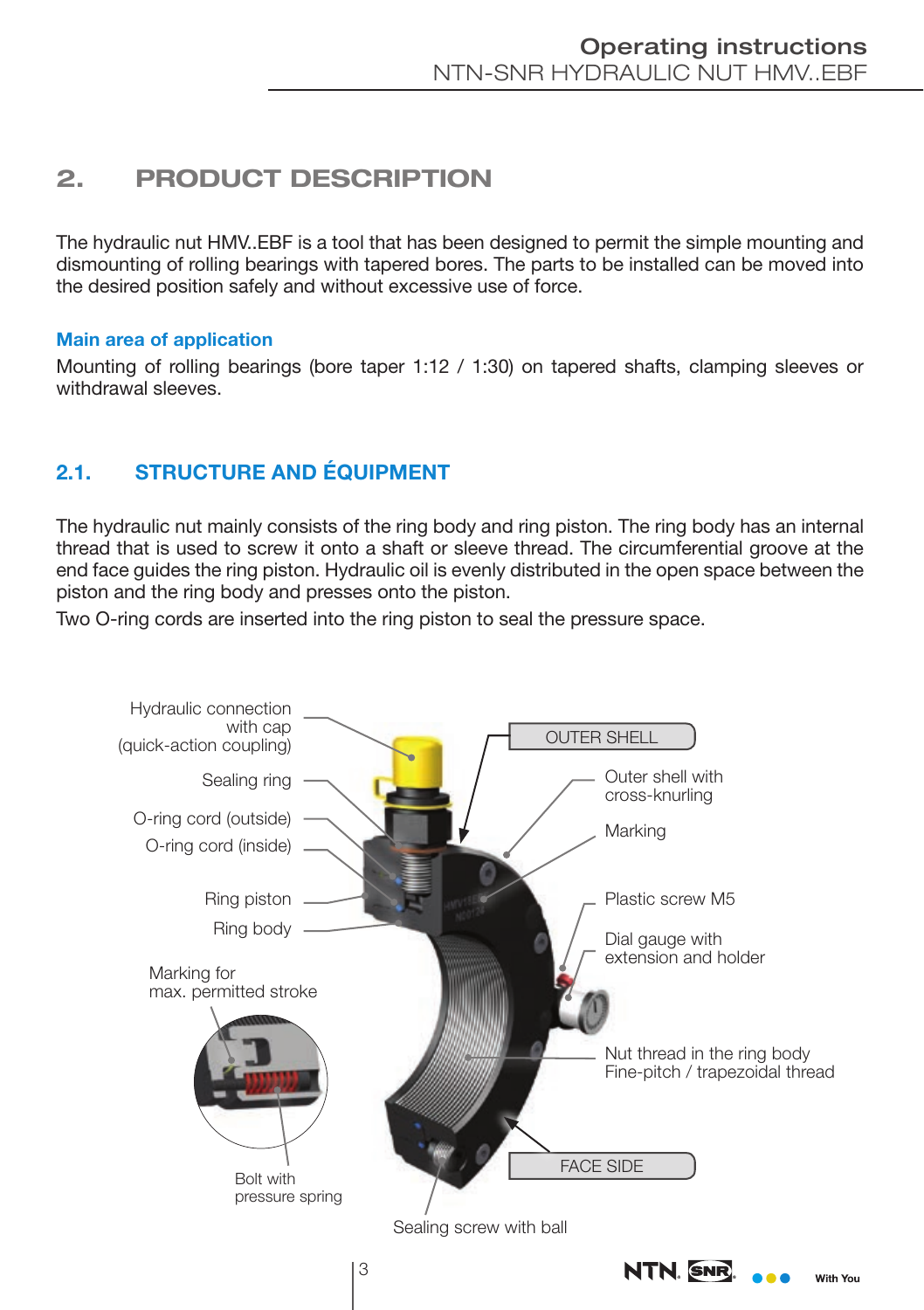One G1/4 threaded hole is provided in the end face as well as in the outer shell to connect a hydraulic pipe. The threaded hole in the end face is closed at the factory with a sealing screw with ball *(Item 1)*. A fast-action coupling *(Item 2)*  is screwed into the threaded hole in the outer shell.

Cross-knurling is provided on the outer shell on the hydraulic nut to make it easier to screw it onto a shaft or sleeve thread.





Optional connection at: Face side or Outer shell

Tommy bar

The attached, standard mounting lever *(Item 6)* can also be used for easy turning of the nut. It is an installation aid and is pushed into the blind holes in the outer shell. Bolts with pressure springs *(Item 10)* are circumferentially mounted within the hydraulic nut. They ensure that the piston is reset and help to return the oil into the reservoir of the pump. The piston does not need to be pushed back manually.

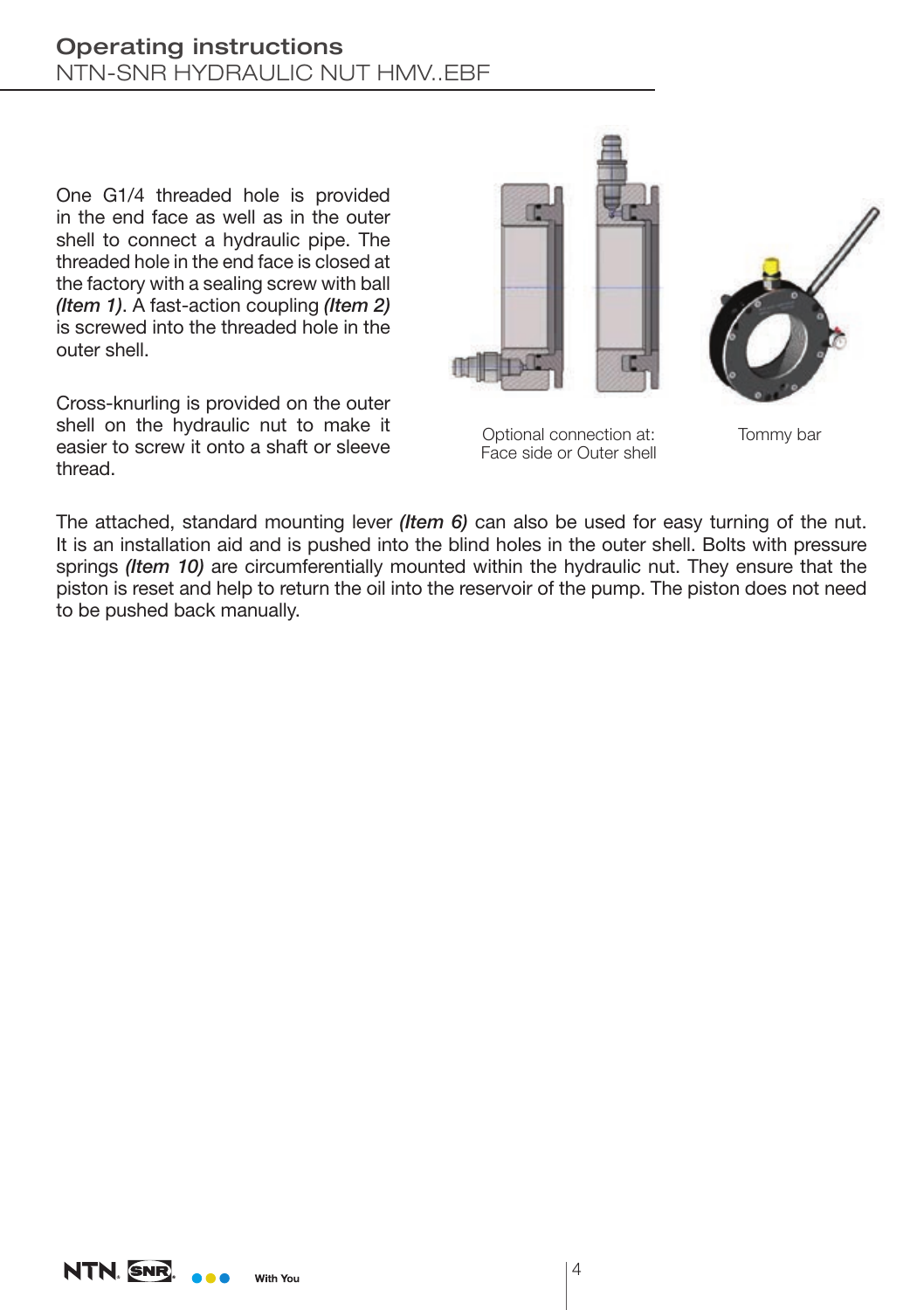## **2.2. CONNECTIONS / BORES**



Hydraulic nuts from size HMV60EBF onwards are equipped with additional threaded holes in the outer shell. The ring screws included in the delivery can be installed there for better handling.

#### **2.3. FUNCTIONAL PRINCIPLE**

Oil pressure inside the ring body is created by a hydraulic pump and ensures axial advance of the ring piston. This displacement pushes the rolling bearing onto its tapered seat. In order to ensure precise positioning of the rolling bearing, the travel path should be determined using a dial gauge.

The ring piston is automatically pushed back to the starting position when the pump pressure is released. The oil automatically flows back into the storage container of the pump.

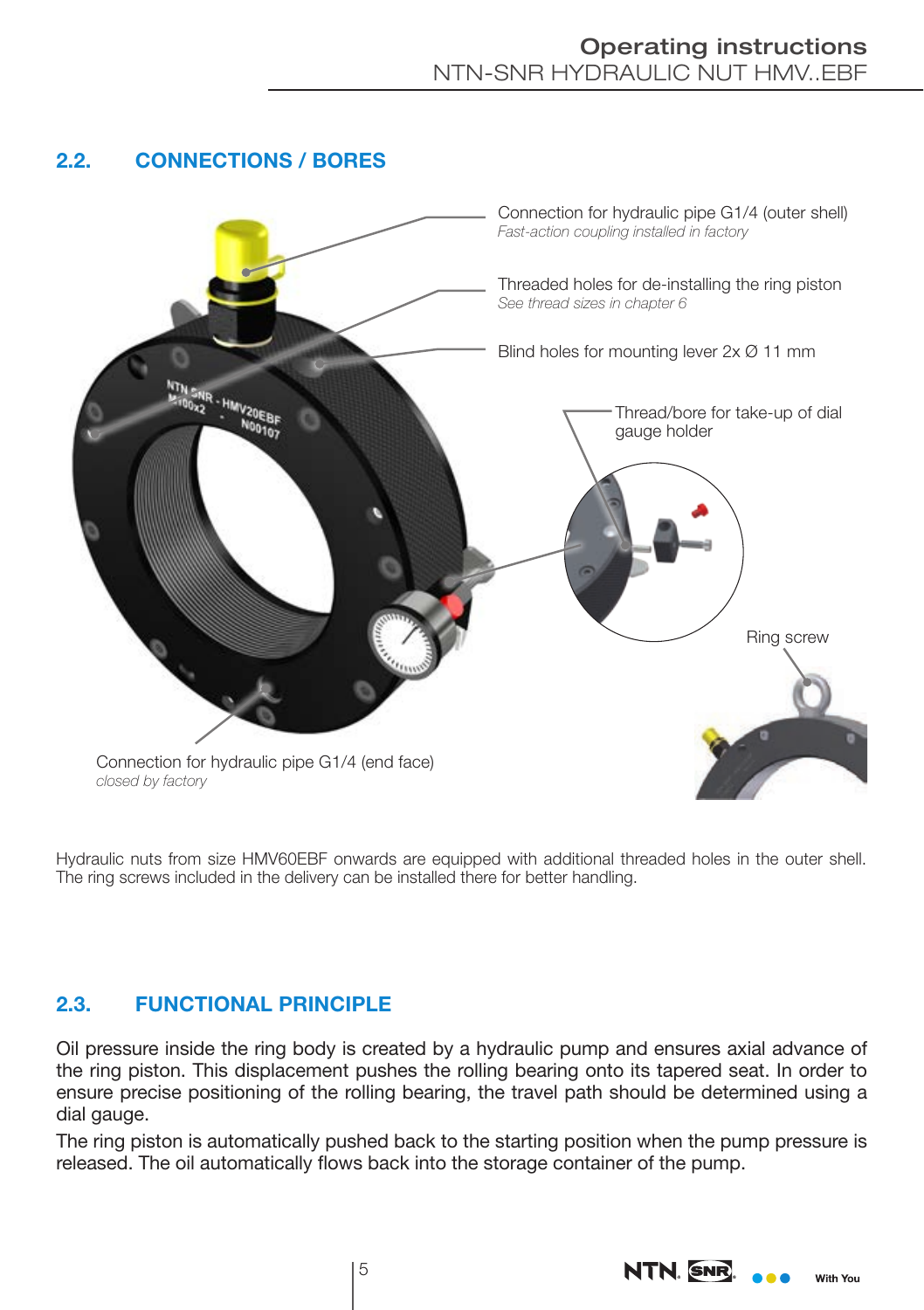## **3. SPARE PARTS, ACCESSORIES AND TECHNICAL DATA**





With You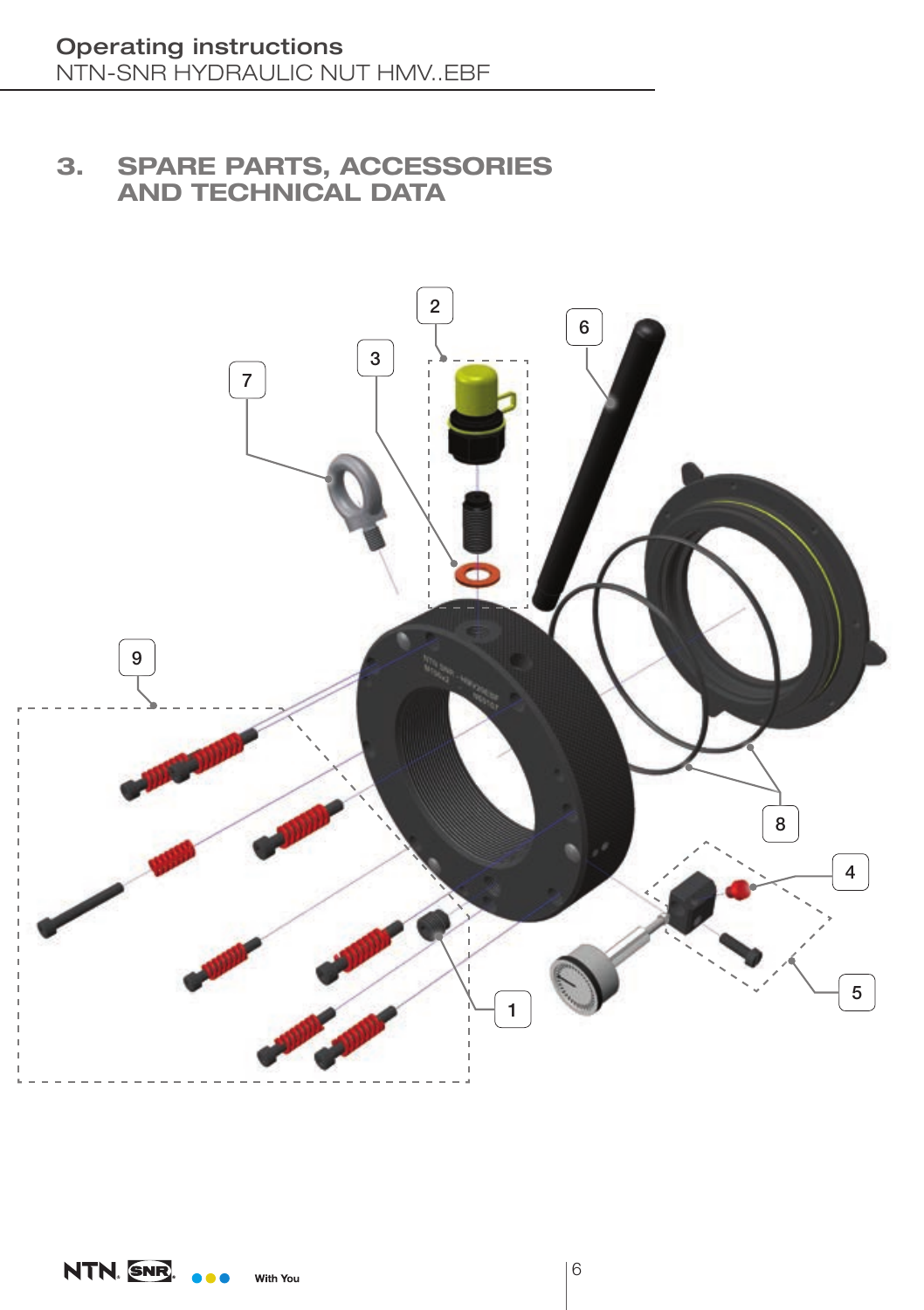## **3.1. HYDRAULIC NUT**

| Pos            | Article                                      |                                            | <b>Notice</b>                                                                                  |
|----------------|----------------------------------------------|--------------------------------------------|------------------------------------------------------------------------------------------------|
| 1              | TOOL HMV BALL PLUG 1/4                       | Sealing screw with ball *                  |                                                                                                |
| $\overline{2}$ | <b>TOOL HMV NIPPLE 1/4</b>                   | Hydraulic connection *                     | Consisting of:<br>1x quick-action coupling with cover<br>1x adapter thread<br>1x sealing ring  |
| 3              | TOOL HMV SW 1/4                              | Sealing ring for hydraulic<br>connection * |                                                                                                |
| $\overline{4}$ | <b>TOOL HMV PAS M5</b>                       | Plastic screw for dial<br>gauge locking *  |                                                                                                |
| 5              | <b>TOOL HMV DG HOLDER</b>                    | Dial gauge holder                          | Consisting of:<br>1x M5 plastic screw<br>1x M5 Knurled head screw<br>1x Holder with centre pin |
| 6              | TOOL HMV TRAR 11x150<br>TOOL HMV TBAR 16x200 | Tommy bar*                                 | HMV10FBF - HMV58FBF: 11x150<br>HMV60EBF - HMV200EBF: 16x200                                    |
| $\overline{7}$ | <b>TOOL HMV EBO M12</b><br>TOOL HMV EBO M16  | Ring screw DIN 580                         | HMV60EBF - HMV130EBF: M12<br>HMV134EBF - HMV200EBF: M16                                        |
| 8              | TOOL HMV PISTON SEALS Set of piston seals *  |                                            | Consisting of:<br>1x O-ring cord (inside)<br>1x O-ring cord (outside)                          |
| 9              | <b>TOOL HMV SET-PSK</b>                      | Set of pressure springs                    |                                                                                                |

\* Parts included in delivery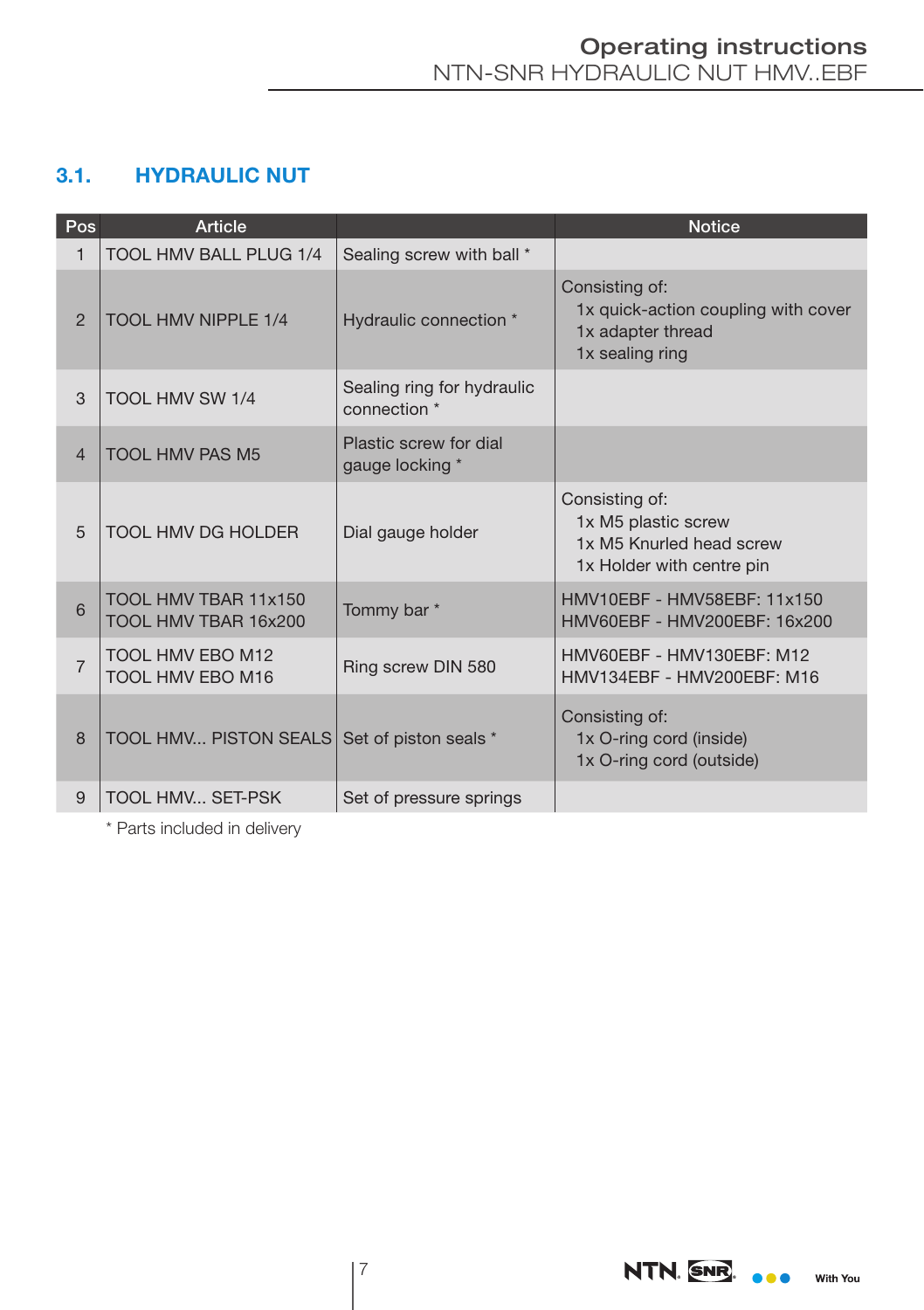## **3.2. ACCESSORIES**

| <b>Order Number</b>                                                                             | <b>Artikel</b>                                                                                                                                                                                                    |
|-------------------------------------------------------------------------------------------------|-------------------------------------------------------------------------------------------------------------------------------------------------------------------------------------------------------------------|
| TOOL PUMP SET 700B-0.3L /<br>Pump with accessories                                              | Hydraulic pump with 0.3 I oil volume<br>Incl. hydraulic hose, connection nipple, pressure<br>manometer (analogue), 0.3 I pre-filled with hydraulic oil<br>max. working pressure 700 bar                           |
| TOOL PUMP SET 700B-0.9L /<br>Pump with accessories                                              | Hydraulic pump with 0.9 I oil volume<br>Incl. hydraulic hose, connection nipple, pressure manometer<br>(analogue), 0.9 pre-filled with hydraulic oil<br>max. working pressure 700 bar                             |
| TOOL PUMP SET 1500B-2.5L /<br>Pump with accessories                                             | Pump with accessories Hydraulic pump with 2.55 I oil volume<br>Incl. hydraulic hose, connection nipple, pressure manometer<br>(analogue), 2.55 I pre-filled with hydraulic oil<br>max. working pressure 1,500 bar |
| <b>TOOL PUMP GAUGE 700</b>                                                                      | Manometer up to max. 700 bar (analogue)                                                                                                                                                                           |
| <b>TOOL HYDRAULIC OIL 1L</b>                                                                    | Hydraulic fluid 1.0 l                                                                                                                                                                                             |
| <b>TOOL FEELER GAUGES 100</b><br><b>TOOL FEELER GAUGES 150</b><br><b>TOOL FEELER GAUGES 300</b> | Feeler gauge (length 100 mm)<br>Feeler gauge (length 150 mm)<br>Feeler gauge (length 300 mm)                                                                                                                      |
| <b>TOOL DIAL GAUGE 050</b>                                                                      | Dial gauge for a displacement distance up to 5 mm                                                                                                                                                                 |
| <b>TOOL DIAL GAUGE 100</b>                                                                      | Dial gauge for a displacement distance up to 10 mm                                                                                                                                                                |
| <b>TOOL DIAL EXTENSION SET</b>                                                                  | Extension adapter set for dial gauge                                                                                                                                                                              |

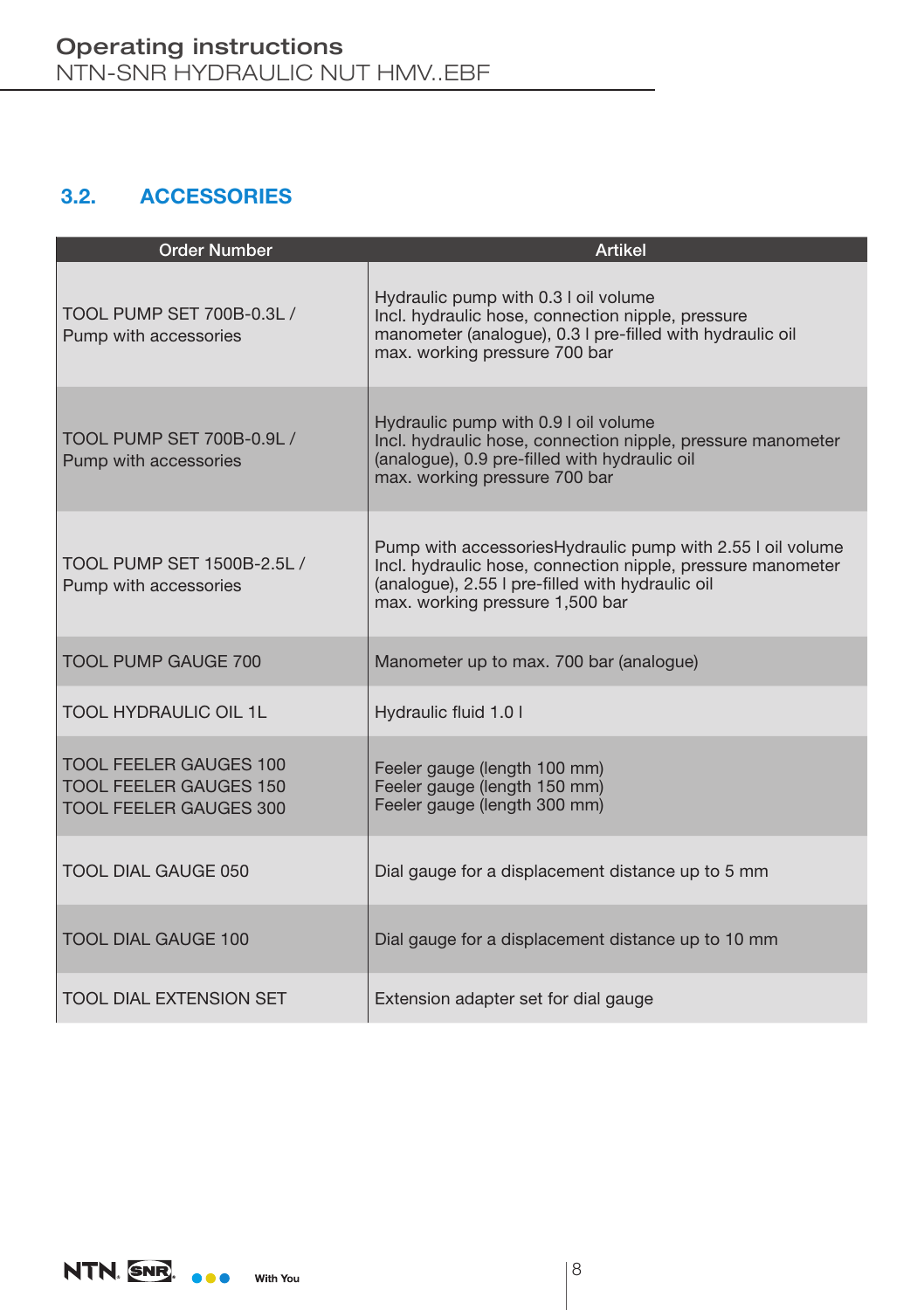## **3.2. ACCESSORIES 3.3. TECHNICAL DATA HMV..EBF**

| Nut thread                                                     | HMV 10 EBF to HMV 40 EBF<br>HMV 41 EBF to HMV 200 EBF                                                                                                                                                   | ISO 965/III-1980, Tolerance class 6H<br>ISO 2901-1977, Tolerance class 7H      |
|----------------------------------------------------------------|---------------------------------------------------------------------------------------------------------------------------------------------------------------------------------------------------------|--------------------------------------------------------------------------------|
| Required pumpvolume for<br>hydraulic nuts                      | HMV 10 EBF to HMV 54 EBF<br>HMV 56 EBF to HMV 92 EBF<br>HMV 94 EBF to HMV 200 EBF                                                                                                                       | TOOL PUMP SET 700b-0,3L<br>TOOL PUMP SET 700b-0.9L<br>TOOL PUMP SET 1500B-2,5L |
| Thread size of ring screw                                      | HMV 60 EBF to HMV 130 EBF<br>$>$ HMV 130 EBF                                                                                                                                                            | M <sub>12</sub><br>M <sub>16</sub>                                             |
| <b>Fastening torque Sealing</b><br>screw with ball             |                                                                                                                                                                                                         | 45 Nm                                                                          |
| Max. permitted operating<br>pressure* at max. piston<br>stroke | HMV 10 EBF to HMV 25 EBF<br>HMV 26 EBF to HMV 40 EBF<br>HMV 41 EBF to HMV 60 EBF<br>HMV 62 EBF to HMV 100 EBF<br>HMV 102 EBF to HMV 120 EBF<br>HMV 126 EBF to HMV 160 EBF<br>HMV 170 EBF to HMV 200 EBF | 700 bar<br>550 bar<br>450 bar<br>400 bar<br>350 bar<br>300 bar<br>250 bar      |

\* The required operating pressure for mounting and dismounting of rolling bearings is depending on various factors such as size of the bearing, bearing seat quality, numbers of contact surfaces as well as the weight of the rolling bearing.

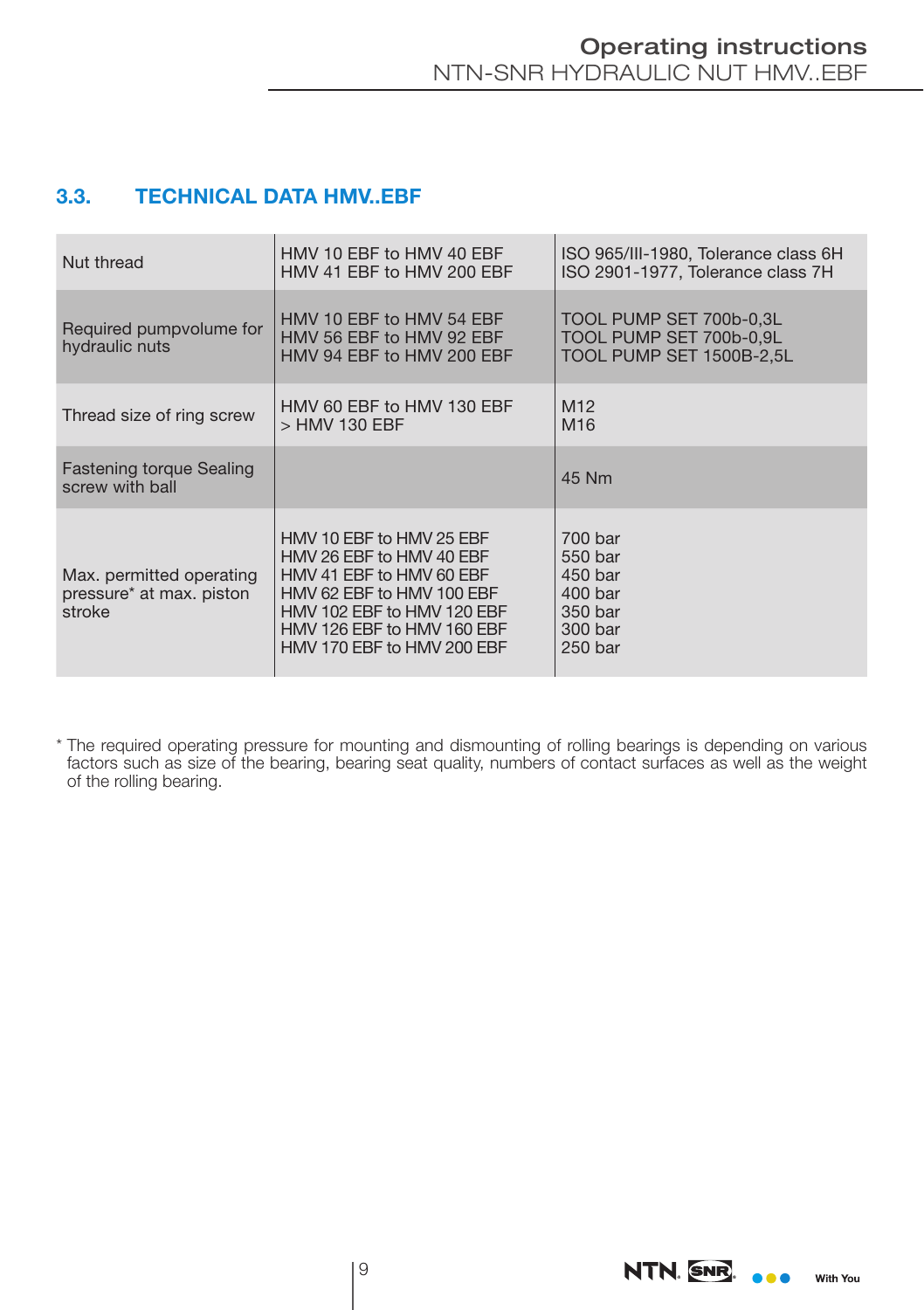# **4. PROCEDURE FOR THE ASSEMBLY OF ROLLER BEARINGS**

Push the bearing by hand as far as possible onto the cone-shaped seat and screw the hydraulic nut onto the thread of the shaft pin or the sleeve. Ensure that the inner and outer threads are aligned with each other when positioning the nut. It is recommended to use an assembly paste. The start of the thread is marked on the outer shell of the ring body to ease the positioning of larger hydraulic nuts (from HMV90EBF onwards).

**Caution:** Damage due to jamming must be avoided.

#### **4.1. BLEEDING OF THE HYDRAULIC SYSTEM**

#### Note:

*The hydraulic system must be bled when the nut is used for the first time and after each deinstallation of a hydraulic connection.* 

Screw the whole thread length of the hydraulic nut onto the shaft or sleeve thread and connect the hydraulic pipe to the appropriate hydraulic connection (Item 2).

Turn the sealing screw with ball (Item 1) to the highest position and loosen it slightly. Then pump oil, using the hydraulic pump, until the oil exits without bubbles. Thereafter, firmly close the sealing screw (max. fastening torque 45 Nm).

#### **4.2. USE**

Screw the hydraulic nut against the rolling bearing until the full annular piston bears evenly on the bearing. The piston must be in its start position and must be fully inserted in the annular body. To absorb the bearing forces that arise during the displacement operation via the thread, a minimum overlap with the mating thread of at least 85% must be guaranteed.

Thereafter, connect the hydraulic pipe to the appropriate hydraulic connection.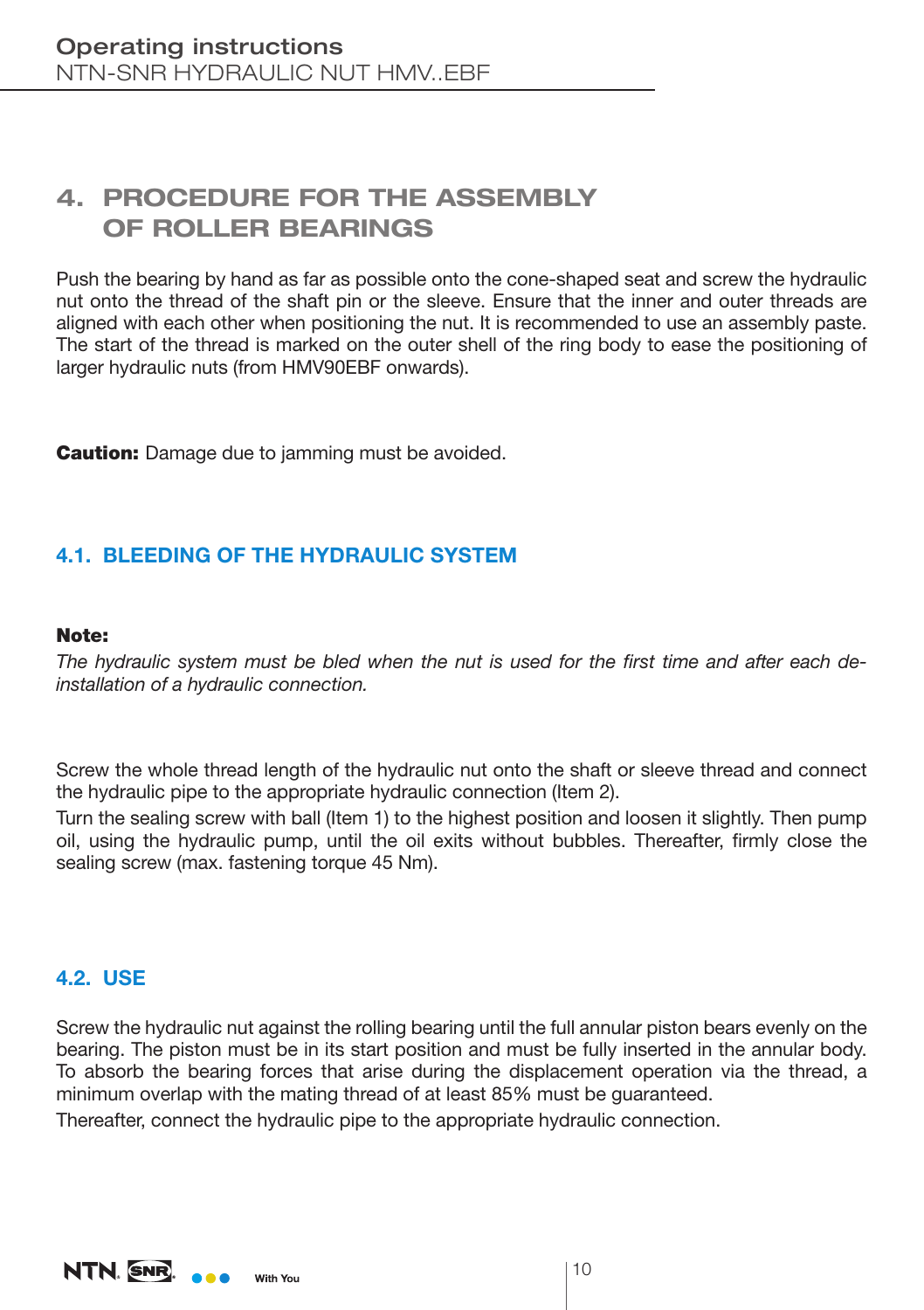# **5. POSSIBLE MOUNTING / DISMOUNTING SITUATIONS FOR BEARINGS WITH SPHERICAL BORE**







Mounting a bearing on an adapter sleeve on cylindrical shaft.



Mounting a bearing on tapered shaft seat



Dismounting a rolling bearing on a withdrawal sleeve. The hydraulic nut is supported against the inner ring.

### **Dismounting**



Dismounting a rolling bearing on a clamping sleeve. The hydraulic nut is supported against a support nut.

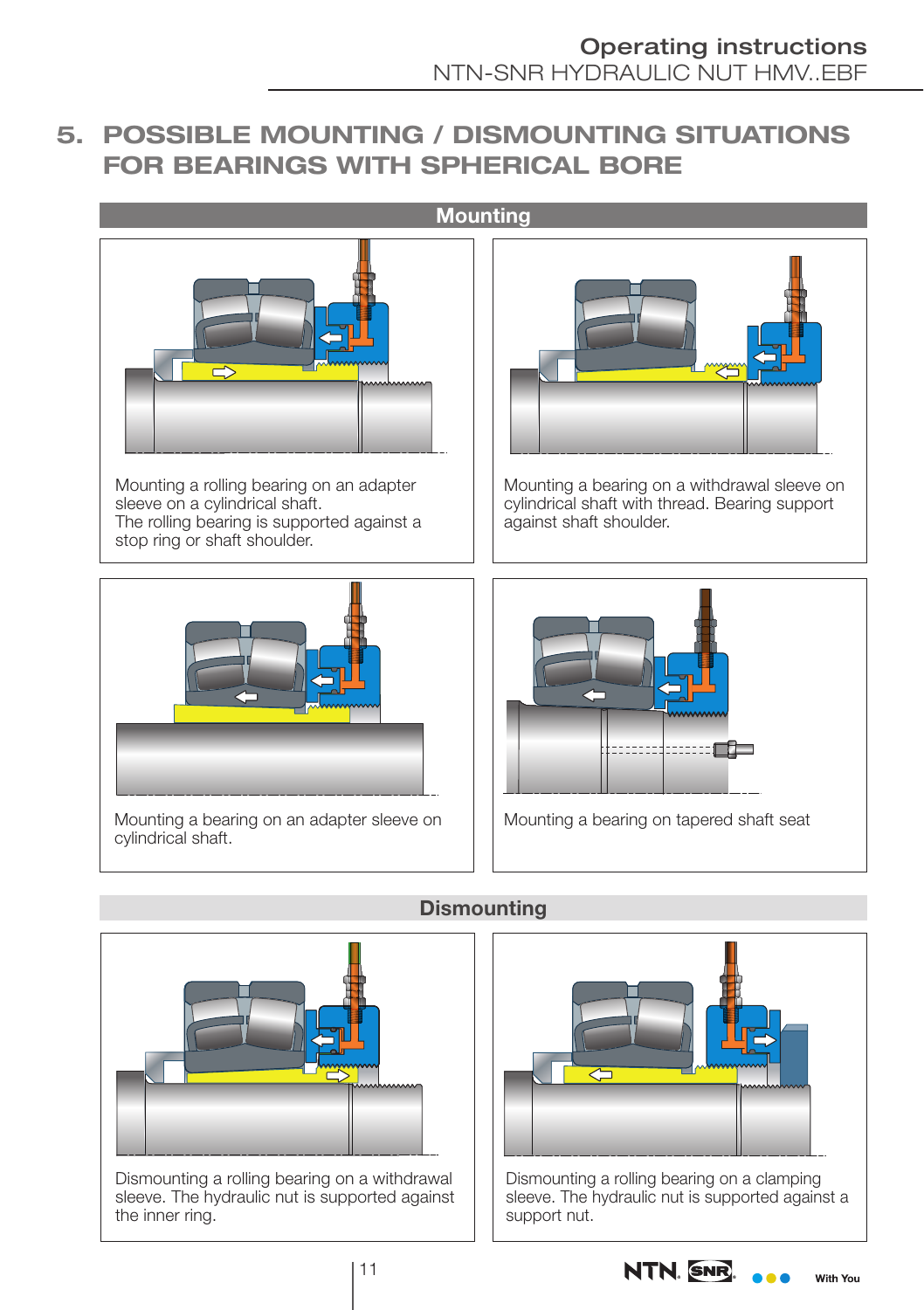## **5.1. POSITIONING / AXIAL DISPLACEMENT**

#### **5.1.1. Use of a dial gauge**

For the mounting process of a roller bearing a dial gauge can be used for measuring the axial displacement. Therefore a dial gauge holder (item 5) can be installed on the face side of the ring body.

(The holder is included to the scope of delivery)



### **5.1.2. Mounting the dial gauge with holder**

The dial gauge holder (item 5) is to be installed only when the HMV is screwed on the thread and the ring piston rests fully against the bearing. This is to prevent injury while turning the nut and to avoid damages on the sensitive dial gauge.

The dial gauge holder is to be mounted radially with the knurled head screw (M5) in one of the three possible positions at the ring body. The dowel pin at the holder helps to secure the position. Insert the dial gauge with the extension into the bore of the holder until the tip of the extension contacts the measurement surface of the ring piston.

Lock the dial gauge with the plastic screw (M5) (Item 4) so that it cannot slide. Turn the adjustment ring of the dial gauge to the zero position and select the axial displacement.

#### **Note**

*The axial displacement depends on the series and the size of the roller bearing. The values for spherical roller-bearings are provided in the table of chapter 8.*

Hydraulic oil is now pumped into the hydraulic nut using a hand pump. The ring piston moves the roller bearing onto the sleeve or the cone-shaped bearing seat.

The pumping process is to be continued until the prescribed displacement has been reached. It is recommended to make a final inspection of the clearance in the final position after the pressure has been released (feeler gauge).

# **CAUTION!**

A circumferential, yellow marking on the ring piston shows that the maximum permitted stroke has been reached. As soon as this marker is aligned with the edge of the ring body, the ring piston may not be pumped out of the ring body any further (risk of injury / damage to the hydraulic nut)

Open the reflux valve to de-install the nut. The annular piston automatically travels back to its starting position and presses the hydraulic oil out of the hydraulic nut and into the pump as it does so. The hydraulic nut can now be dismounted. The press-fitted assembly must thereafter be fastened with a shaft and a safety washer.

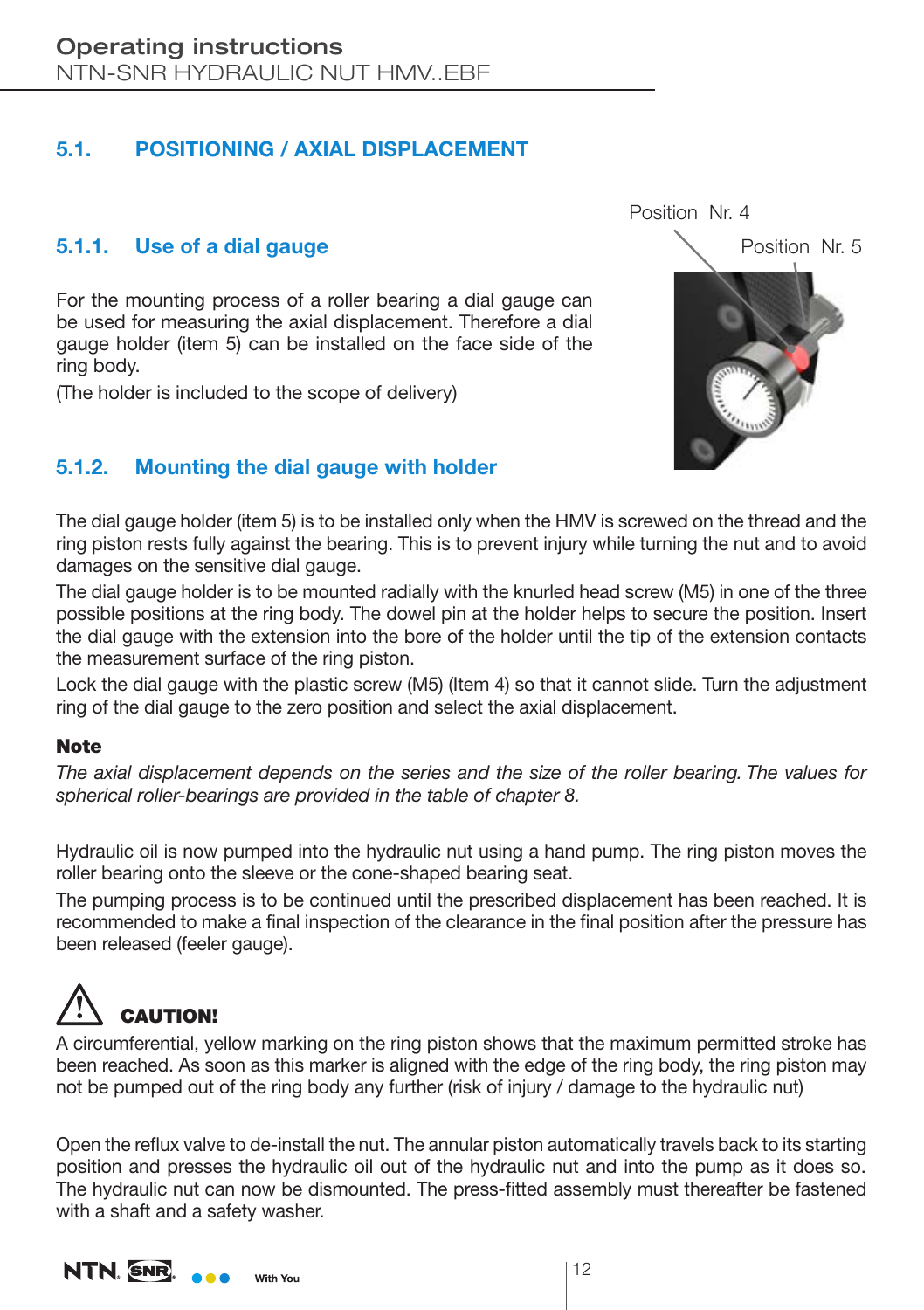# **6. SERVICING AND MAINTENANCE**

Dirt and oil residues must be removed from the surfaces after every use to ensure flawless and safe functioning of the hydraulic nut and the hydraulic components.

Hydraulic connections and threads must be checked for possible damage.

The hydraulic connections must be safely closed with covers after use and protected against the penetration of dirt.

Make sure that the employed hydraulic oil is clean and complies with the required specifications (ISO 11158). The pump tank must always be filled with sufficient oil.

If hydraulic oil emerges from the hydraulic nut during use, the toroidal sealing rings may be defective.

For replacement of the toroidal sealing rings, please return the hydraulic nut to NTN-SNR.

For further information, please contact NTN-SNR.

## **7. MEASUREMENT TABLE**

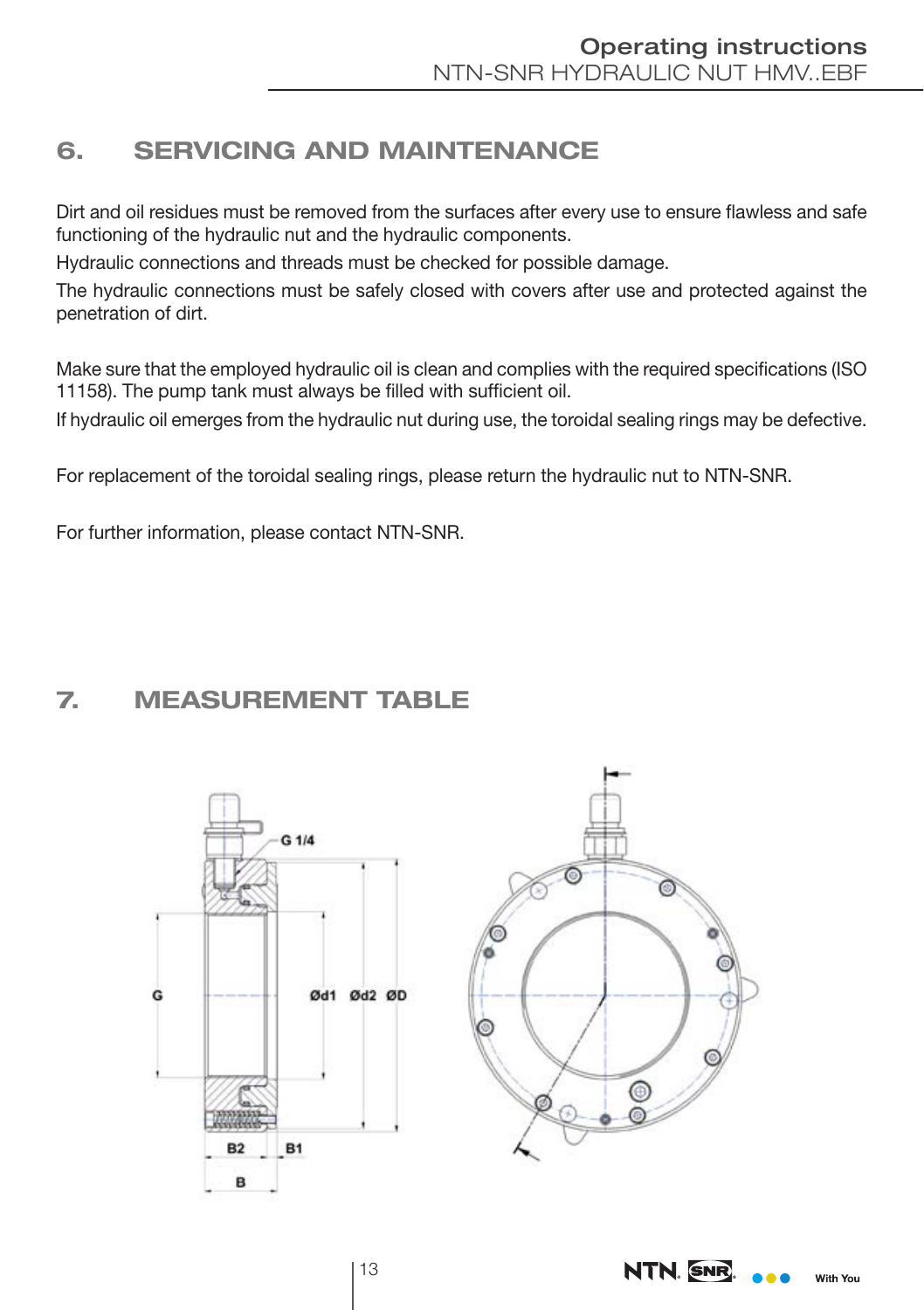| Size       | <b>Thread</b> | <b>External</b><br>diameter | Total<br>width | Piston<br>diameter | Permitted<br>piston<br>stroke | Flange<br>width  | Body<br>width  | <b>Diameter</b> | Piston<br>surface<br>area | Weight |
|------------|---------------|-----------------------------|----------------|--------------------|-------------------------------|------------------|----------------|-----------------|---------------------------|--------|
|            |               | mm                          | mm             | mm                 | mm                            | mm               | mm             | mm              | mm <sup>2</sup>           | kg     |
|            | G             | D                           | $\overline{B}$ | max. d2            |                               | B1               | B <sub>2</sub> | d1              |                           |        |
| HMV 10 EBF | M 50x1,5      | 114                         | 43             | 112                | 5                             | 5                | 38             | 52              | 2800                      | 2,8    |
| HMV 11 EBF | M 55x2        | 120                         | 43             | 118                | 5                             | 5                | 38             | 57              | 3100                      | 3,1    |
| HMV 12 EBF | M 60x2        | 125                         | 43             | 123                | 5                             | 5                | 38             | 62              | 3300                      | 3,3    |
| HMV 13 EBF | M 65x2        | 130                         | 43             | 128                | 5                             | 5                | 38             | 67              | 3500                      | 3,4    |
| HMV 14 EBF | M 70x2        | 135                         | 43             | 133                | 5                             | 5                | 38             | 72              | 3700                      | 3,6    |
| HMV 15 EBF | M 75x2        | 140                         | 43             | 138                | $\overline{5}$                | 5                | 38             | 77              | 3900                      | 3,8    |
| HMV 16 EBF | M 80x2        | 145                         | 43             | 143                | 5                             | 5                | 38             | 82              | 4100                      | 3,9    |
| HMV 17 EBF | M 85x2        | 150                         | 43             | 148                | 5                             | 5                | 38             | 87              | 4300                      | 4,1    |
| HMV 18 EBF | M 90x2        | 156                         | 43             | 152                | 5                             | 5                | 38             | 92              | 4400                      | 4,3    |
| HMV 19 EBF | M 95x2        | 162                         | 43             | 158                | $\overline{5}$                | 5                | 38             | 97              | 4800                      | 4,5    |
| HMV 20 EBF | M 100x2       | 166                         | 44             | 162                | 5                             | 6                | 38             | 102             | 4800                      | 4,7    |
| HMV 21 EBF | M 105x2       | 172                         | 44             | 168                | $\overline{5}$                | $\boldsymbol{6}$ | 38             | 107             | 5200                      | 5,0    |
| HMV 22 EBF | M 110x2       | 178                         | 44             | 174                | 5                             | 6                | 38             | 112             | 5700                      | 5,3    |
| HMV 23 EBF | M 115x2       | 182                         | 44             | 178                | $\overline{5}$                | $6\phantom{1}$   | 38             | 117             | 5600                      | 5,4    |
| HMV 24 EBF | M 120x2       | 188                         | 44             | 184                | 5                             | 6                | 38             | 122             | 6100                      | 5,6    |
| HMV 25 EBF | M 125x2       | 192                         | 44             | 188                | 5                             | $6\phantom{1}$   | 38             | 127             | 6000                      | 5,7    |
| HMV 26 EBF | M 130x2       | 198                         | 44             | 194                | 5                             | 6                | 38             | 132             | 6500                      | 6,0    |
| HMV 27 EBF | M 135x2       | 204                         | 44             | 200                | 5                             | $6\phantom{1}$   | 38             | 137             | 7000                      | 6,3    |
| HMV 28 EBF | M 140x2       | 208                         | 45             | 204                | 5                             | $\overline{7}$   | 38             | 142             | 6900                      | 6,5    |
| HMV 29 EBF | M 145x2       | 214                         | 46             | 210                | 5                             | $\overline{7}$   | 39             | 147             | 7400                      | 6,9    |
| HMV 30 EBF | M 150x2       | 220                         | 46             | 216                | 5                             | $\overline{7}$   | 39             | 152             | 7900                      | 7,3    |
| HMV 31 EBF | M 155x3       | 226                         | 46             | 222                | 5                             | $\overline{7}$   | 39             | 157             | 8500                      | 7,7    |
| HMV 32 EBF | M 160x3       | 232                         | 47             | 228                | 6                             | $\overline{7}$   | 40             | 162             | 9000                      | 8,2    |
| HMV 33 EBF | M 165x3       | 238                         | 47             | 234                | $6\phantom{1}6$               | $\overline{7}$   | 40             | 167             | 9600                      | 8,5    |
| HMV 34 EBF | M 170x3       | 244                         | 48             | 240                | 6                             | $\overline{7}$   | 41             | 172             | 10200                     | 9,0    |
| HMV 36 EBF | M 180x3       | 256                         | 48             | 252                | $6\phantom{1}6$               | $\overline{7}$   | 41             | 182             | 11400                     | 9,8    |
| HMV 38 EBF | M 190x3       | 270                         | 50             | 266                | $\overline{7}$                | 8                | 42             | 192             | 12000                     | 11,3   |
| HMV 40 EBF | M 200x3       | 282                         | 51             | 278                | 8                             | 8                | 43             | 202             | 12500                     | 12,4   |
| HMV 41 EBF | Tr 205x4      | 288                         | 51             | 284                | 8                             | 8                | 43             | 209             | 12800                     | 12,8   |
| HMV 42 EBF | Tr 210x4      | 294                         | 52             | 290                | 8                             | 8                | 44             | 212             | 13100                     | 13,6   |
| HMV 43 EBF | Tr 215x4      | 300                         | 52             | 296                | 8                             | 8                | 44             | 219             | 13300                     | 14,0   |
| HMV 44 EBF | Tr 220x4      | 306                         | 52             | 302                | 8                             | 8                | 44             | 224             | 13600                     | 14,5   |
| HMV 45 EBF | Tr 225x4      | 312                         | 53             | 308                | 8                             | 8                | 45             | 229             | 13900                     | 15,2   |
| HMV 46 EBF | Tr 230x4      | 318                         | 53             | 314                | 8                             | 8                | 45             | 234             | 14200                     | 15,7   |
| HMV 47 EBF | Tr 235x4      | 326                         | 54             | 322                | 9                             | 8                | 46             | 239             | 15600                     | 16,8   |
| HMV 48 EBF | Tr 240x4      | 330                         | 55             | 326                | 9                             | 9                | 46             | 244             | 16400                     | 17,2   |
| HMV 50 EBF | Tr 250x4      | 342                         | 55             | 338                | 9                             | 9                | 46             | 254             | 17000                     | 18,2   |
| HMV 52 EBF | Tr 260x4      | 356                         | 56             | 352                | 9                             | 9                | 47             | 264             | 17500                     | 20,2   |
| HMV 54 EBF | Tr 270x4      | 368                         | 57             | 364                | 10                            | 9                | 48             | 274             | 18100                     | 21,7   |
| HMV 56 EBF | Tr 280x4      | 380                         | 58             | 376                | 10                            | 9                | 49             | 284             | 19800                     | 23,3   |
| HMV 58 EBF | Tr 290x4      | 390                         | 58             | 386                | 10                            | 9                | 49             | 294             | 20400                     | 24,0   |
| HMV 60 EBF | Tr 300x4      | 410                         | 61             | 406                | 10                            | 10               | 51             | 304             | 23900                     | 29,2   |

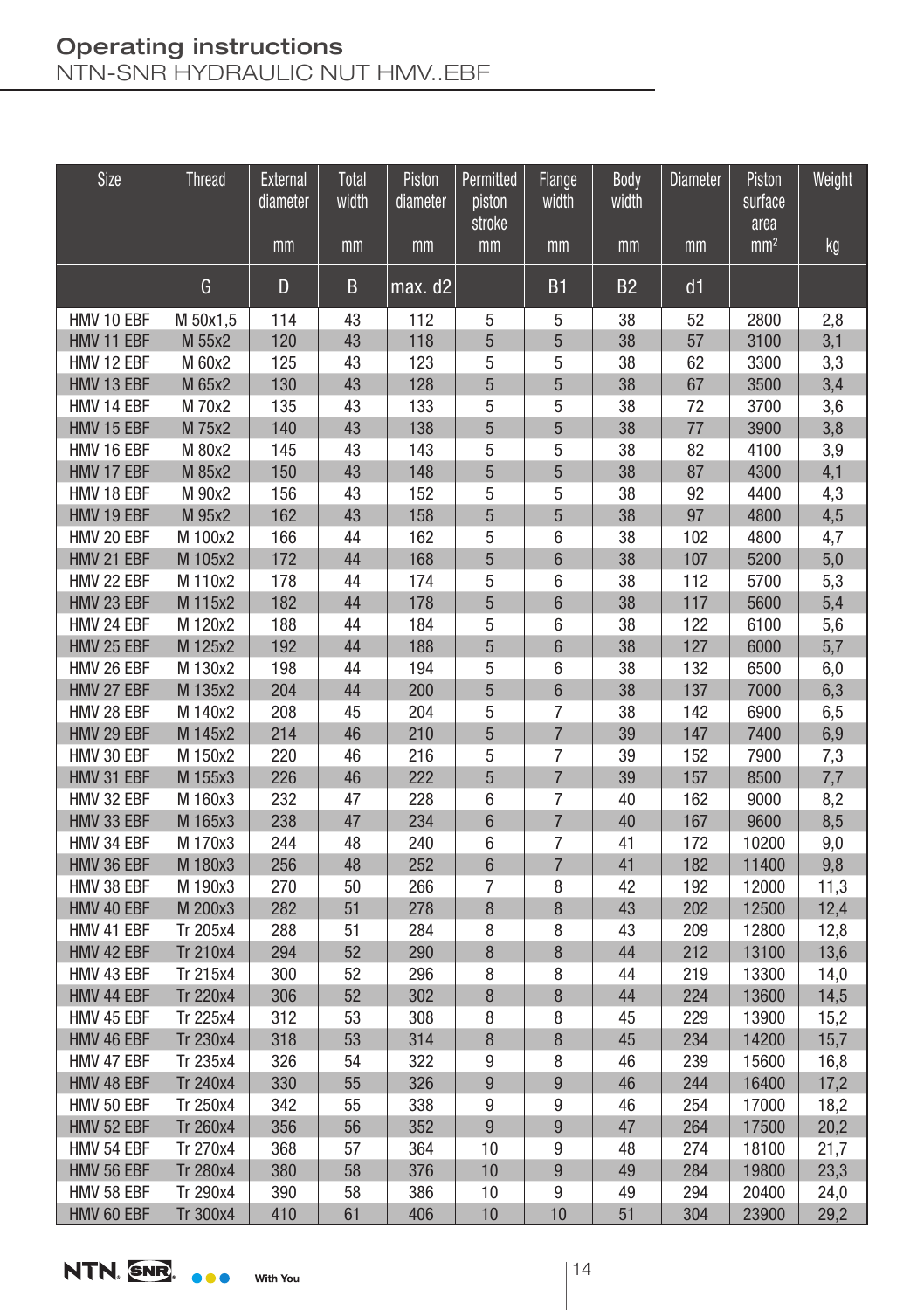| Size                     | <b>Thread</b>        | External<br>diameter | Total<br>width | Piston<br>diameter | Permitted<br>piston<br>stroke | Flange<br>width | Body<br>width  | <b>Diameter</b> | Piston<br>surface<br>area | Weight       |
|--------------------------|----------------------|----------------------|----------------|--------------------|-------------------------------|-----------------|----------------|-----------------|---------------------------|--------------|
|                          |                      | mm                   | mm             | mm                 | mm                            | mm              | mm             | mm              | mm <sup>2</sup>           | kg           |
|                          | ${\mathsf G}$        | D                    | $\mathsf B$    | max. d2            |                               | <b>B1</b>       | B <sub>2</sub> | d1              |                           |              |
| HMV 62 EBF               | Tr 310x5             | 420                  | 62             | 416                | 11                            | 10              | 52             | 314             | 24600                     | 30,9         |
| HMV 64 EBF               | Tr 320x5             | 430                  | 63             | 426                | 11                            | 10              | 53             | 324             | 25300                     | 32,1         |
| HMV 66 EBF               | Tr 330x5             | 440                  | 63             | 436                | 12                            | 10              | 53             | 334             | 26000                     | 33,0         |
| HMV 68 EBF               | Tr 340x5             | 450                  | 64             | 446                | 12                            | 10              | 54             | 344             | 26700                     | 34,4         |
| HMV 69 EBF               | Tr 345x5             | 460                  | 64             | 456                | 12                            | 10              | 54             | 349             | 30200                     | 36,5         |
| HMV 70 EBF               | Tr 350x5             | 470                  | 66             | 466                | 12                            | 10              | 56             | 354             | 31000                     | 39,8         |
| HMV 72 EBF               | Tr 360x5             | 480                  | 66             | 476                | 13                            | 10              | 56             | 364             | 33400                     | 40,7         |
| HMV 73 EBF               | Tr 365x5             | 485                  | 68             | 481                | 13                            | 11              | 57             | 369             | 33800                     | 42,4         |
| HMV 74 EBF               | Tr 370x5             | 490                  | 68             | 486                | 13                            | 11              | 57             | 374             | 34300                     | 42,9         |
| HMV 76 EBF               | Tr 380x5             | 500                  | 69             | 496                | 14                            | 11              | 58             | 384             | 35100                     | 44,6         |
| HMV 77 EBF               | Tr 385x5             | 505                  | 69             | 501                | 14                            | 11              | 58             | 389             | 35500                     | 45,1         |
| HMV 80 EBF               | Tr 400x5             | 530                  | 71             | 526                | 14                            | 11              | 60             | 404<br>414      | 35300                     | 52,8<br>57,0 |
| HMV 82 EBF<br>HMV 84 EBF | Tr 410x5<br>Tr 420x5 | 545<br>555           | 72<br>72       | 541<br>551         | 14<br>14                      | 11<br>11        | 61<br>61       | 424             | 36900<br>39300            | 57,9         |
| HMV 86 EBF               | Tr 430x5             | 565                  | 73             | 561                | 14                            | 11              | 62             | 434             | 41700                     | 59,9         |
| HMV 88 EBF               | Tr 440x5             | 575                  | 73             | 571                | 14                            | 12              | 62             | 444             | 40900                     | 60,8         |
| HMV 90 EBF               | Tr 450x5             | 590                  | 75             | 586                | 15                            | 12              | 64             | 454             | 45100                     | 66,3         |
| HMV 92 EBF               | Tr 460x5             | 600                  | 76             | 596                | 15                            | 12              | 64             | 464             | 46000                     | 68,3         |
| HMV 94 EBF               | Tr 470x5             | 610                  | 77             | 606                | 15                            | 12              | 65             | 474             | 48600                     | 70,4         |
| HMV 96 EBF               | Tr 480x5             | 620                  | 77             | 616                | 16                            | 12              | 65             | 484             | 50400                     | 71,7         |
| HMV 98 EBF               | Tr 490x5             | 640                  | 78             | 636                | 16                            | 12              | 66             | 494             | 54300                     | 79,9         |
| <b>HMV 100 EBF</b>       | Tr 500x5             | 650                  | 79             | 646                | 16                            | 12              | 67             | 504             | 55300                     | 82,4         |
| <b>HMV 102 EBF</b>       | Tr 510x6             | 660                  | 80             | 656                | 17                            | 12              | 68             | 514             | 56300                     | 85,7         |
| HMV 104 EBF              | Tr 520x6             | 670                  | 81             | 666                | 17                            | 13              | 68             | 524             | 57200                     | 88,3         |
| <b>HMV 106 EBF</b>       | Tr 530x6             | 680                  | 82             | 676                | 17                            | 13              | 69             | 534             | 50500                     | 90,4         |
| <b>HMV 108 EBF</b>       | Tr 540x6             | 690                  | 82             | 686                | 17                            | 13              | 69             | 544             | 52300                     | 91,9         |
| HMV 110 EBF              | Tr 550x6             | 705                  | 83             | 701                | 17                            | 13              | 70             | 554             | 55200                     | 98,0         |
| HMV 112 EBF              | Tr 560x6             | 715                  | 84             | 711                | 18                            | 13              | 71             | 564             | 56100                     | 100,3        |
| HMV 114 EBF              | Tr 570x6             | 725                  | 85             | 721                | 18                            | 13              | 72             | 574             | 57000                     | 103,2        |
| <b>HMV 116 EBF</b>       | Tr 580x6             | 735                  | 85             | 731                | 18                            | 13              | 72             | 584             | 57900                     | 104,8        |
| HMV 120 EBF              | Tr 600x6             | 760                  | 86             | 756                | 19                            | 13              | 73             | 604             | 65200                     | 113,1        |
| <b>HMV 126 EBF</b>       | Tr 630x6             | 790                  | 88             | 786                | 19                            | 14              | 74             | 634             | 68100                     | 120,8        |
| HMV 130 EBF              | Tr 650x6             | 810                  | 89             | 806                | 19                            | 14              | 75             | 654             | 70100                     | 125,7        |
| HMV 134 EBF              | Tr 670x6             | 840                  | 90             | 836                | 22                            | 14              | 76             | 674             | 80800                     | 139,6        |
| HMV 138 EBF              | Tr 690x6             | 860                  | 91             | 856                | 22                            | 14              | 77             | 694             | 83000                     | 145,2        |
| <b>HMV 142 EBF</b>       | Tr 710x7             | 880                  | 93             | 876                | 23                            | 15              | 78             | 714             | 85200                     | 152,9        |
| <b>HMV 150 EBF</b>       | Tr 750x7             | 920                  | 94             | 916                | 23                            | 15              | 79             | 754             | 89600                     | 162,4        |
| HMV 160 EBF              | Tr 800x7             | 970                  | 96             | 966                | 25                            | 16              | 80             | 804             | 95100                     | 175,6        |
| HMV 170 EBF              | Tr 850x7             | 1030                 | 99             | 1026               | 26                            | 16              | 83             | 854             | 115600                    | 203,2        |
| <b>HMV 180 EBF</b>       | Tr 900x7             | 1100                 | 103            | 1096               | 28                            | 17              | 86             | 904             | 153900                    | 247,5        |
| HMV 190 EBF              | Tr 950x8             | 1150                 | 103            | 1146               | 28                            | 17              | 86             | 954             | 161800                    | 261,0        |
| <b>HMV 200 EBF</b>       | Tr 1000x8            | 1200                 | 105            | 1196               | 30                            | 17              | 88             | 1004            | 169600                    | 279,0        |

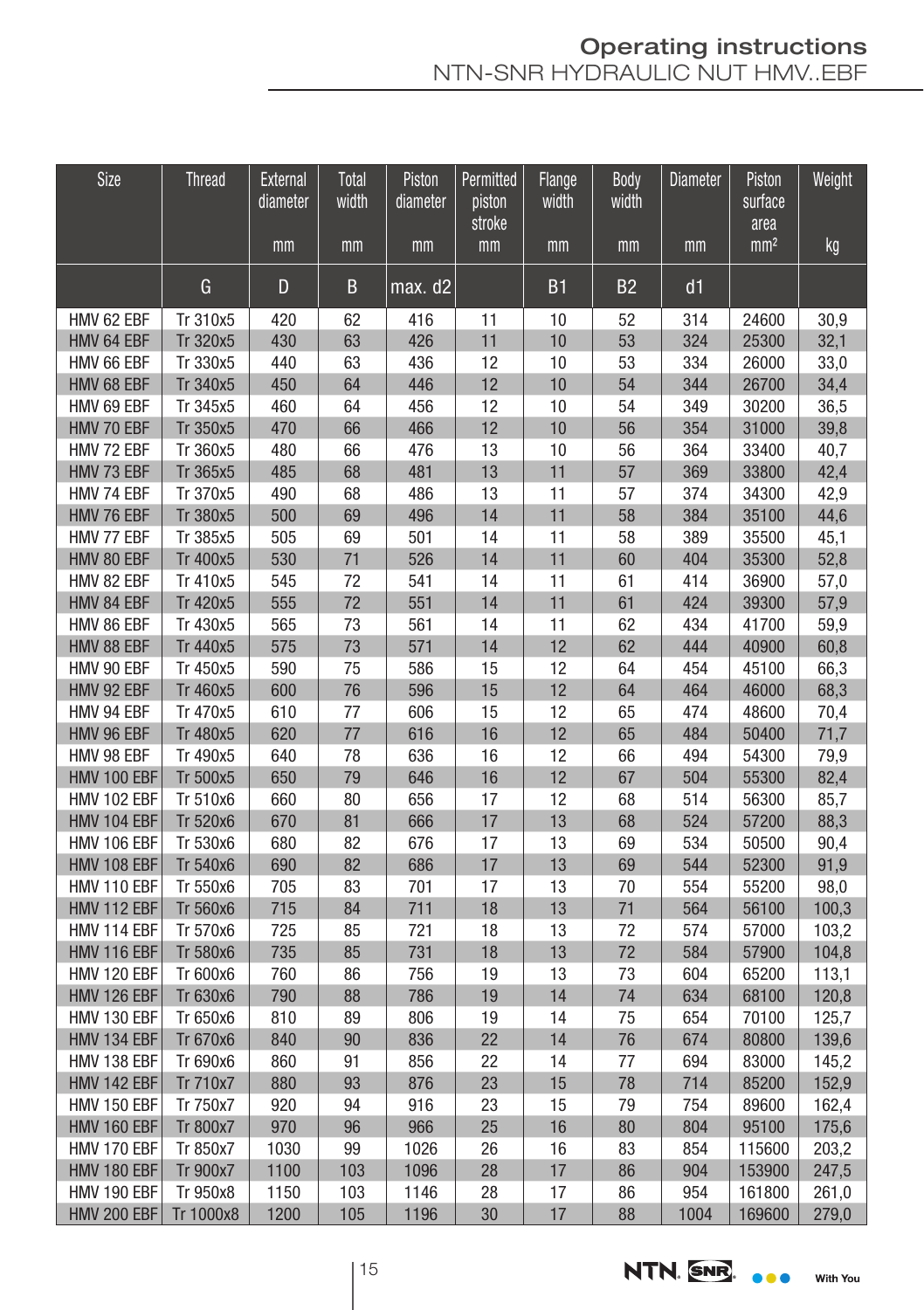## Operating instructions NTN-SNR HYDRAULIC NUT HMV..EBF

| Size      | <b>Thread</b>    | G              | External     | Total      | Piston       | Permitted    | Flange       | Body           | <b>Diamete</b> | Piston            | Weight       |
|-----------|------------------|----------------|--------------|------------|--------------|--------------|--------------|----------------|----------------|-------------------|--------------|
|           |                  |                | diameter     | width      | diameter     | piston       | width        | width          |                | surface           |              |
|           |                  |                |              |            |              | stroke       |              |                |                | area              |              |
|           | inch             | inch           | inch         | inch       | inch         | inch         | inch         | inch           | inch           | inch <sup>2</sup> | Ib           |
| HMVC  EBF | $\overline{G}$   |                | D            | $\sf{B}$   | max. d2      |              | B1           | B <sub>2</sub> | d1             |                   |              |
| 10        | 1,967            | 18             | 4,5          | 1,7        | 4,4          | 0,20         | 0,20         | 1,5            | 2,0            | 4,4               | 6,3          |
| 11        | 2,157            | 18             | 4,7          | 1,7        | 4,6          | 0,20         | 0,20         | 1,5            | 2,2            | 4,8               | 6,8          |
| 12        | 2,360            | 18             | 4,9          | 1,7        | 4,8          | 0,20         | 0,20         | 1,5            | 2,4            | 5,1               | 7,2          |
| 13        | 2,548            | 18             | 5,1          | 1,7        | 5,0          | 0,20         | 0,20         | 1,5            | 2,6            | 5,4               | 7,6          |
| 14        | 2,751            | 18             | 5,3          | 1,7        | 5,2          | 0,20         | 0,20         | 1,5            | 2,8            | 5,8               | 7,9          |
| 15        | 2,933            | 12             | 5,5          | 1,7        | 5,4          | 0,20         | 0,20         | 1,5            | 3,0            | 6,1               | 8,3          |
| 16<br>17  | 3,137<br>3,340   | 12<br>12       | 5,7          | 1,7<br>1,7 | 5,6          | 0,20         | 0,20         | 1,5            | 3,2            | 6,4               | 8,7<br>9,1   |
| 18        | 3,527            | 12             | 5,9<br>6,1   | 1,7        | 5,8<br>6,0   | 0,20<br>0,20 | 0,20<br>0,20 | 1,5<br>1,5     | 3,4<br>3,6     | 6,7<br>6,8        | 9,5          |
| 19        | 3,730            | 12             | 6,4          | 1,7        | 6,2          | 0,20         | 0,20         | 1,5            | 3,8            | 7,5               | 10,0         |
| 20        | 3,918            | 12             | 6,5          | 1,7        | 6,4          | 0,20         | 0,24         | 1,5            | 4,0            | 7,5               | 10,4         |
| 21        | 4,122            | 12             | 6,8          | 1,7        | 6,6          | 0,20         | 0,24         | 1,5            | 4,2            | 8,1               | 11,0         |
| 22        | 4,325            | 12             | 7,0          | 1,7        | 6,9          | 0,20         | 0,24         | 1,5            | 4,4            | 8,8               | 11,6         |
| 24        | 4.716            | 12             | 7,4          | 1,7        | 7,2          | 0,20         | 0,24         | 1,5            | 4,8            | 9,4               | 12,4         |
| 26        | 5,106            | 12             | 7,8          | 1,7        | 7,6          | 0,20         | 0,24         | 1,5            | 5,2            | 10,1              | 13,2         |
| 28        | 5,497            | 12             | 8,2          | 1,8        | 8,0          | 0,20         | 0,28         | 1,5            | 5,6            | 10,7              | 14,3         |
| 30        | 5,888            | 12             | 8,7          | 1,8        | 8,5          | 0,20         | 0,28         | 1,5            | 6,0            | 12,3              | 16,0         |
| 32        | 6,284            | 8              | 9,1          | 1,9        | 9,0          | 0,24         | 0,28         | 1,6            | 6,4            | 14,0              | 18,0         |
| 34        | 6,659            | 8              | 9,6          | 1,9        | 9,4          | 0,24         | 0,28         | 1,6            | 6,8            | 15,8              | 19,9         |
| 36        | 7,066            | 8              | 10,1         | 1,9        | 9,9          | 0,24         | 0,28         | 1,6            | 7,2            | 17,7              | 21,5         |
| 38        | 7,472            | 8              | 10,6         | 2,0        | 10,5         | 0,28         | 0,31         | 1,7            | 7,6            | 18,5              | 24,9         |
| 40        | 7.847            | 8              | 11.1         | 2,0        | 10,9         | 0,31         | 0,31         | 1,7            | 8,0            | 19,4              | 27,3         |
| 44        | 8,628            | 8              | 12,0         | 2,0        | 11,9         | 0,31         | 0,31         | 1,7            | 8,8            | 21,1              | 31,9         |
| 46        | 9,125            | 8              | 12,5         | 2,1        | 12,4         | 0,31         | 0,31         | 1,8            | 9,2            | 21,9              | 34,7         |
| 48        | 9.442            | 6              | 13,0         | 2,2        | 12,8         | 0,35         | 0,35         | 1,8            | 9,6            | 25,4              | 37,8         |
| 52        | 10,192           | $6\phantom{1}$ | 14,0         | 2,2        | 13,9         | 0,35         | 0,35         | 1,9            | 10,4           | 27,2              | 44,4         |
| 56        | 11,004           | 6              | 15,0         | 2,3        | 14,8         | 0,39         | 0,35         | 1,9            | 11,2           | 30,7              | 51,4         |
| 60        | 11,785           | 6              | 16,1         | 2,4        | 16,0         | 0,39         | 0,39         | 2,0            | 12,0           | 37,0              | 64,4         |
| 64<br>68  | 12,562<br>13,339 | 6              | 16,9<br>17,7 | 2,5<br>2,5 | 16,8<br>17,6 | 0,43<br>0,47 | 0,39<br>0,39 | 2,1<br>2,1     | 12,8<br>13,5   | 39,2<br>41,4      | 70,8<br>75,7 |
| 72        | 14,170           | 5<br>5         | 18,9         | 2,6        | 18,7         | 0,51         | 0,39         | 2,2            | 14,3           | 51,8              | 89,7         |
| 76        | 14,957           | 5              | 19,7         | 2,7        | 19,5         | 0,55         | 0,43         | 2,3            | 15,1           | 54,4              | 98,2         |
| 80        | 15,745           | 5              | 20,9         | 2,8        | 20,7         | 0,55         | 0,43         | 2,4            | 15,9           | 54,8              | 116,4        |
| 84        | 16,532           | 5              | 21,9         | 2,8        | 21,7         | 0,55         | 0,43         | 2,4            | 16,7           | 60,8              | 127,7        |
| 88        | 17,319           | 5              | 22,6         | 2,9        | 22,5         | 0,55         | 0,43         | 2,4            | 17,5           | 63,4              | 134,1        |
| 92        | 18,107           | 5              | 23,6         | 3,0        | 23,5         | 0,59         | 0,47         | 2,5            | 18,3           | 71,3              | 150,6        |
| 96        | 18,894           | 5              | 24,4         | 3,0        | 24,3         | 0,63         | 0,47         | 2,6            | 19,1           | 78,2              | 158,0        |
| 100       | 19.682           | 5              | 25.6         | 3,1        | 25,4         | 0,63         | 0,47         | 2,6            | 19.8           | 85.7              | 181.6        |
| 106       | 20,867           | 4              | 26,8         | 3,2        | 26,6         | 0,67         | 0,51         | 2,7            | 21,0           | 78,3              | 199,4        |
| 112       | 22,048           | $\overline{4}$ | 28,1         | 3,3        | 28,0         | 0,71         | 0,51         | 2,8            | 22,2           | 87,0              | 221,1        |
| 120       | 23,623           | 4              | 29,9         | 3,4        | 29,8         | 0,75         | 0,51         | 2,9            | 23,8           | 101,0             | 249,2        |
| 126       | 24,804           | 4              | 31,1         | 3,5        | 30,9         | 0,75         | 0,55         | 2,9            | 25,0           | 105,6             | 266,4        |
| 134       | 26,379           | 4              | 33,1         | 3,5        | 32,9         | 0,87         | 0,55         | 3,0            | 26,5           | 125,3             | 307,8        |
| 142       | 27,961           | 3              | 34,6         | 3,7        | 34,5         | 0,91         | 0,59         | 3,1            | 28,1           | 132,1             | 337,1        |
| 150       | 29,536           | 3              | 36,2         | 3,7        | 36,1         | 0,91         | 0,59         | 3,1            | 29,7           | 138,9             | 358,1        |
| 160       | 31,504           | 3              | 38,2         | 3,8        | 38,0         | 0,98         | 0,63         | 3,1            | 31,7           | 147,4             | 387,1        |
| 170       | 33,473           | 3              | 40,6         | 3,9        | 40,4         | 1,02         | 0,63         | 3,3            | 33,6           | 179,2             | 448,0        |
| 180       | 35,441           | 3              | 43,3         | 4,1        | 43,1         | 1,10         | 0,67         | 3,4            | 35,6           | 238,6             | 545,6        |
| 190       | 37,410           | 3              | 45,3         | 4,1        | 45,1         | 1,10         | 0,67         | 3,4            | 37,6           | 250,8             | 575,3        |

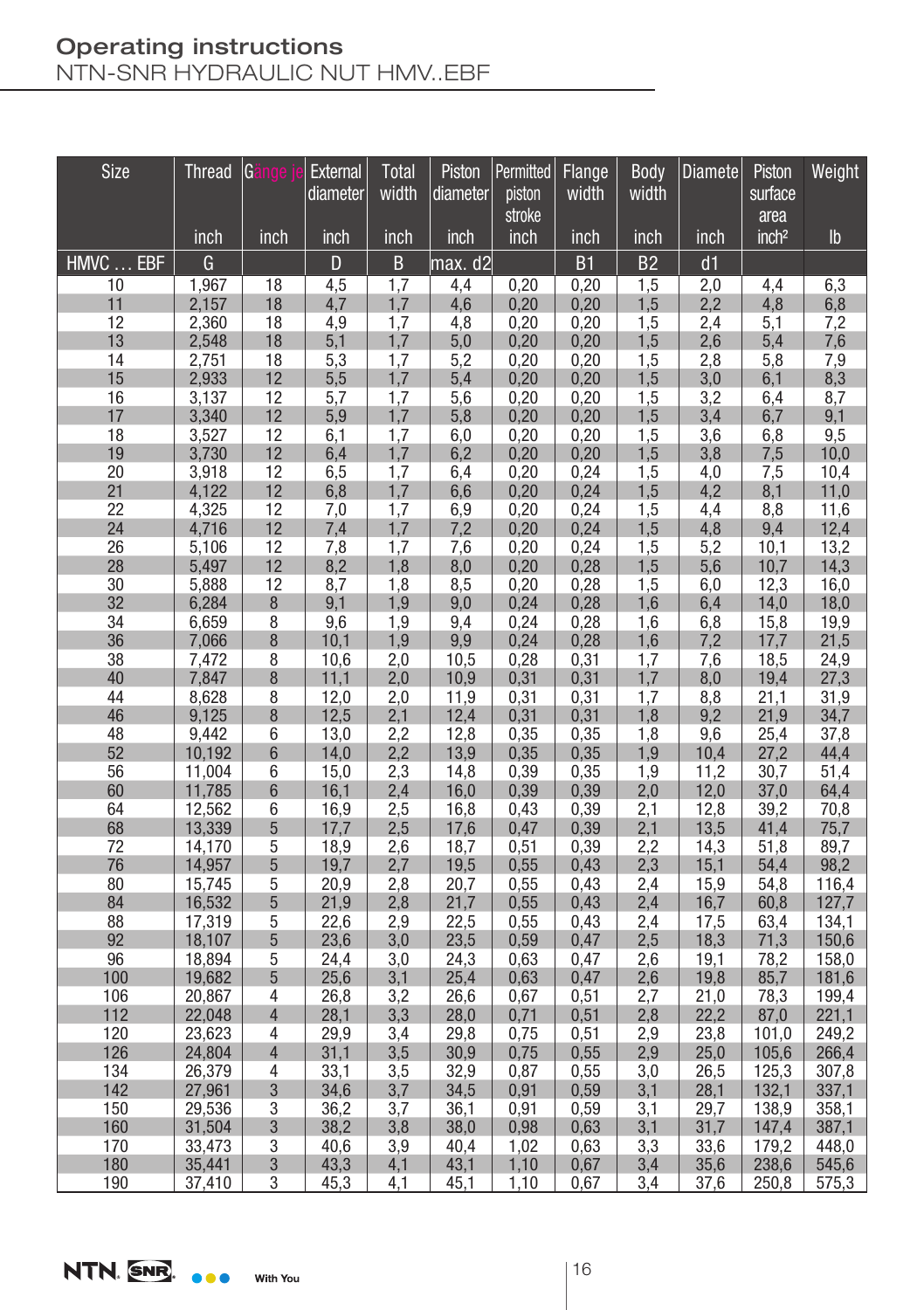# **8. TABLE FOR RADIAL CLEARANCE REDUCTION / AXIAL DISPLACEMENT**

|            | Nominal<br>dimensions<br>of bearing<br>bore | Radial play before mounting<br>of air unit |                               |              |                |                   | Reduction<br><b>Displacement</b><br>of radial<br>at taper $1:12$<br>play |               |              |                |                        | <b>Displacement</b><br>at taper $1:30$ |            |            |                       | <b>Control value</b><br>of smallest<br>radial play after<br>mounting |              |                |                |                |
|------------|---------------------------------------------|--------------------------------------------|-------------------------------|--------------|----------------|-------------------|--------------------------------------------------------------------------|---------------|--------------|----------------|------------------------|----------------------------------------|------------|------------|-----------------------|----------------------------------------------------------------------|--------------|----------------|----------------|----------------|
|            |                                             | normal                                     |                               |              | C <sub>3</sub> | C <sub>4</sub>    |                                                                          |               | <b>Shaft</b> |                | Shaft<br><b>Sleeve</b> |                                        | Sleeve     |            |                       | Air unit                                                             |              |                |                |                |
| over       | bis                                         | min                                        | max                           | min          | max            | min               | max                                                                      | min           | max          | min            | max                    | min                                    | max        | min        | max                   | min                                                                  | max          | normal         | C <sub>3</sub> | C <sub>4</sub> |
|            | mm                                          | mm                                         |                               | mm           |                | mm                |                                                                          | mm            |              | mm             |                        | mm                                     |            |            | mm                    | mm                                                                   |              |                | mm             |                |
| 30         | 40                                          | 0.035                                      | 0.05                          | 0.05         |                | 0.065 0.065 0.085 |                                                                          | 0.02          | 0.025        | 0,35           | 0.4                    | 0,35                                   | 0.45       |            |                       |                                                                      |              | 0.015          | 0,025          | 0,04           |
| 40         | 50                                          | 0.045                                      | 0.06                          | 0.06         | 0,08           | 0.8               | 0.1                                                                      | 0,025         | 0.03         | 0,4            | 0,45                   | 0,45                                   | 0,5        |            |                       |                                                                      |              | 0.02           | 0.03           | 0.05           |
| 50         | 65                                          |                                            | 0.055 0.075 0.075 0.095 0.095 |              |                |                   | 0.12                                                                     | 0.03          | 0.04         | 0.45           | 0.6                    | 0.5                                    | 0.7        |            |                       |                                                                      |              | 0.025          | 0.035          | 0.055          |
| 65<br>80   | 80<br>100                                   | 0.07<br>0.08                               | 0.095 0.095<br>0,11           | 0.11         | 0.12<br>0.14   | 0.12<br>0,14      | 0,15<br>0,18                                                             | 0.04<br>0,045 | 0,05<br>0.06 | 0,6<br>0.7     | 0.75<br>0.9            | 0,7<br>0,75                            | 0,85<br>1  | 1,7        | 2,2                   | 1,8                                                                  | 2,4          | 0.025<br>0.035 | 0.04<br>0.05   | 0.07<br>0,08   |
|            |                                             |                                            |                               |              |                |                   |                                                                          |               |              |                |                        |                                        |            |            |                       |                                                                      |              |                |                |                |
| 100        | 120                                         | 0.1                                        |                               | 0.135 0.135  | 0.17           | 0,17              | 0,22                                                                     | 0.05          | 0.07         | 0,7            | 1,1                    | 0,8                                    | 1,2        | 1,9        | 2,7                   | 2                                                                    | 2,8          | 0.05           | 0,065          | 0,1            |
| 120        | 140                                         | 0,12                                       | 0.16                          | 0,16         | 0,2            | 0.2               | 0,26                                                                     | 0,065         | 0,09         | 1,1            | 1,4                    | 1,2                                    | 1,5        | 2,7        | 3,5                   | 2,8                                                                  | 3,6          | 0,055          | 0,08           | 0.11           |
| 140        | 160                                         | 0.13                                       | 0.18                          | 0.18         | 0.23           | 0.23              | 0.3                                                                      | 0.075         | 0.1          | 1,2            | 1.6                    | 1,3                                    | 1.7        | 3          | 4                     | 3.1                                                                  | 4,2          | 0.055          | 0.09           | 0.13           |
| 160        | 180                                         | 0.14                                       | 0.2                           | 0.2          | 0,26           | 0.26              | 0.34                                                                     | 0.08          | 0.11         | 1,3            | 1.7                    | 1,4                                    | 1,9        | 3,2        | 4.2                   | 3,3                                                                  | 4,6          | 0.06           | 0.1            | 0.15           |
| 180        | 200                                         | 0,16                                       | 0,22                          | 0,22         | 0,29           | 0,29              | 0,37                                                                     | 0,09          | 0,13         | 1,4            | 2                      | 1,5                                    | 2,2        | 3.5        | 4,5                   | 3.6                                                                  | 5            | 0,07           | 0.1            | 0,16           |
| 200        | 225                                         |                                            | 0.25                          | 0.25         | 0,32           | 0,32              | 0.41                                                                     | 0.1           | 0.14         |                |                        |                                        |            |            |                       | 4,2                                                                  |              | 0.08           | 0.12           |                |
| 225        | 250                                         | 0,18<br>0,2                                | 0,27                          | 0,27         | 0,35           | 0,35              | 0,45                                                                     | 0,11          | 0,15         | 1,6<br>1,7     | 2,2<br>2,4             | 1,7<br>1,8                             | 2,4<br>2,6 | 4<br>4,2   | 5,5<br>$6\phantom{1}$ | 4,6                                                                  | 5,7<br>6,2   | 0,09           | 0.13           | 0,18<br>0,2    |
| 250        | 280                                         | 0,22                                       | 0,3                           | 0,3          | 0,39           | 0,39              | 0,49                                                                     | 0,12          | 0,17         | 1,9            | 2,6                    | 2                                      | 2,9        | 4,7        | 6.7                   | 4,8                                                                  | 6,9          | 0.1            | 0.14           | 0,22           |
| 280        | 315                                         | 0,24                                       | 0,33                          | 0,33         | 0,43           | 0,43              | 0,54                                                                     | 0,13          | 0.19         | $\overline{2}$ | 3                      | 2,2                                    | 3.2        | 5          | 7,5                   | 5,2                                                                  | 7,7          | 0.11           | 0.15           | 0.24           |
| 315        | 355                                         | 0,27                                       | 0,36                          | 0,36         | 0,47           | 0,47              | 0,59                                                                     | 0,15          | 0,21         | 2,4            | 3,4                    | 2,6                                    | 3,6        | 6          | 8,2                   | 6,2                                                                  | 8,4          | 0,12           | 0,17           | 0,26           |
|            |                                             |                                            |                               |              |                |                   |                                                                          |               |              |                |                        |                                        |            |            |                       |                                                                      |              |                |                |                |
| 355        | 400                                         | 0.3                                        | 0.4                           | 0.4          | 0,52           | 0.52              | 0.65                                                                     | 0.17          | 0.23         | 2,6            | 3.6                    | 2,9                                    | 3,9        | 6.5        | 9                     | 6.8                                                                  | 9.2          | 0.13           | 0.19           | 0.29           |
| 400        | 450                                         | 0.33                                       | 0.44                          | 0,44         | 0,57           | 0,57              | 0.72                                                                     | 0.2           | 0,26         | 3,1            | 4,1                    | 3,4                                    | 4,4        | 7,7        | 10                    | 8                                                                    | 10.4         | 0.13           | 0.2            | 0,31           |
| 450<br>500 | 500<br>560                                  | 0,37<br>0.41                               | 0.49<br>0,54                  | 0.49<br>0,54 | 0.63<br>0,68   | 0.63<br>0.68      | 0,79<br>0,87                                                             | 0.21<br>0.24  | 0,28<br>0,32 | 3,3<br>3.7     | 4,4<br>5               | 3,6<br>4.1                             | 4,8<br>5.4 | 8,2<br>9.2 | 11<br>12.5            | 8.4<br>9.6                                                           | 11.2<br>12.8 | 0,16<br>0.17   | 0.23<br>0.25   | 0,35<br>0,36   |
| 560        | 630                                         | 0,46                                       | 0,6                           | 0,6          | 0,76           | 0,76              | 0,98                                                                     | 0,26          | 0,35         | 4              | 5.4                    | 4,4                                    | 5,9        | 10         | 13,5                  | 10,4                                                                 | 14           | 0.2            | 0,29           | 0,41           |
|            |                                             |                                            |                               |              |                |                   |                                                                          |               |              |                |                        |                                        |            |            |                       |                                                                      |              |                |                |                |
| 630        | 710                                         | 0,51                                       | 0,67                          | 0,67         | 0,85           | 0,85              | 1,09                                                                     | 0,3           | 0.4          | 4,6            | 6,2                    | 5,1                                    | 6,8        | 11,5       | 15,5                  | 12                                                                   | 16           | 0,21           | 0,31           | 0,45           |
| 710        | 800                                         | 0.57                                       | 0.75                          | 0,75         | 0,96           | 0.96              | 1,22                                                                     | 0.34          | 0.45         | 5,3            | $\overline{7}$         | 5,8                                    | 7,6        | 13,3       | 17.5                  | 13,6                                                                 | 18           | 0.23           | 0.35           | 0.51           |
| 800        | 900                                         | 0.64                                       | 0,84                          | 0.84         | 1.07           | 1.07              | 1,37                                                                     | 0,37          | 0.5          | 5,7            | 7,8                    | 6,3                                    | 8,5        | 14,3       | 19.5                  | 14,8                                                                 | 20           | 0,27           | 0.39           | 0,57           |
| 900        | 1000                                        | 0,71                                       | 0,93                          | 0,93         | 1,19           | 1,19              | 1,52                                                                     | 0,41          | 0,55         | 6,3            | 8,5                    | 7                                      | 9,4        | 15,8       | 21                    | 16,4                                                                 | 22           | 0,3            | 0,43           | 0,64           |
| 1000       | 1120                                        | 0.78                                       | 1,02                          | 1.02         | 1.3            | 1,3               | 1.65                                                                     | 0.45          | 0.6          | 6.8            | 9                      | 7,6                                    | 10.2       | 17         | 23                    | 18                                                                   | 24           | 0.32           | 0.48           | 0.7            |
| 1120       | 1250                                        | 0.86                                       | 1.12                          | 1.12         | 1.42           | 1.42              | 1.8                                                                      | 0.49          | 0.65         | 7.4            | 9.8                    | 8.3                                    | 11         | 18.5       | 25                    | 19.6                                                                 | 26           | 0.34           | 0.54           | 0.77           |

Push the rolling bearing onto the conical bearing seat and manually screw the hydraulic nut onto *the thread of the shaft or sleeve until there is a form-fit connection between the components. The hydraulic nut will be in its starting position. The hydraulic nut is in the starting position. Connect the hydraulic pump to the hydraulic nut and push the rolling bearing into the corresponding end position by means of hydraulic pressure. After reaching the end point the radial clearance of the bearing should be checked with a feeler gauge in any case. Therefore release the oil pressure at the pump until the ring piston is back in its starting position.*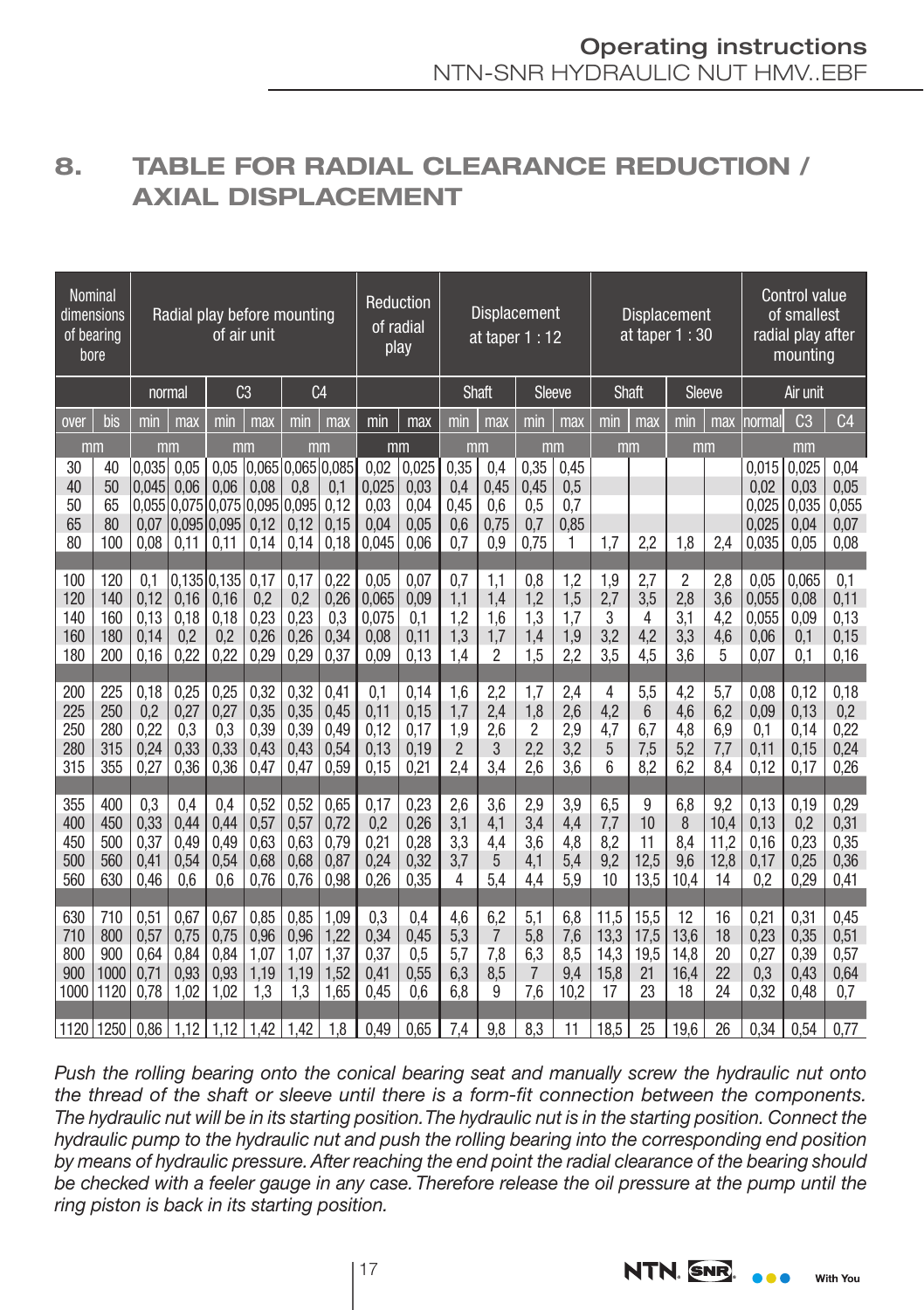## **9. SELECTION TABLE FOR HYDRAULIC NUT**

## **9.1. FOR DISMOUNTING / MOUNTING WITH WITHDRAWAL SLEEVE**

| HMV EBF     | Hydraulic Nut<br>Thread | Shaft- $\emptyset$          | Bore     |                    |                        |          |         | <b>WITHDRAWAL SLEEVE</b> |  |  |  |
|-------------|-------------------------|-----------------------------|----------|--------------------|------------------------|----------|---------|--------------------------|--|--|--|
| <b>Size</b> |                         | E                           | E        |                    |                        |          |         |                          |  |  |  |
| 10          | M50x1,5                 | 40                          | 45       | AH2309             | AH309                  |          |         |                          |  |  |  |
| 11          | M55x2                   | 45                          | 50       | AHX2310            | AHX310                 |          |         |                          |  |  |  |
| 12          | M60x2                   | 45                          | 50       | AH2310             | AH310                  |          |         |                          |  |  |  |
| 12          | M60x2<br>M65x2          | 50                          | 55       | AHX2311<br>AH2311  | <b>AHX311</b><br>AH311 |          |         |                          |  |  |  |
| 13<br>13    | M65x2                   | 50<br>55                    | 55<br>60 | AHX2312            | <b>AHX312</b>          |          |         |                          |  |  |  |
| 14          | M70x2                   | 55                          | 60       | AH2312             | AH312                  |          |         |                          |  |  |  |
| 14          | M70x2                   | 60                          | 65       | AH2313G            | AH313G                 |          |         |                          |  |  |  |
| 15          | M75x2                   | 60                          | 65       | AH2313             | AH313                  |          |         |                          |  |  |  |
| 15          | M75x2                   | 65                          | 70       | AHX2314G           | AH314G                 |          |         |                          |  |  |  |
| 16          | M80x2                   | 65                          | 70       | AHX2314            | AH314                  |          |         |                          |  |  |  |
| 16          | M80x2                   | 70                          | 75       | AHX2315G           | AH315G                 |          |         |                          |  |  |  |
| 17          | M85x2                   | 65                          | 70       | AH2314             |                        |          |         |                          |  |  |  |
| 17          | M85x2                   | 70                          | 75       | AHX2315            | AH315                  |          |         |                          |  |  |  |
| 18          | M90x2                   | 70                          | 75       | AH2315             |                        |          |         |                          |  |  |  |
| 18          | M90x2                   | 75                          | 80       | AHX2316            | AH316                  |          |         |                          |  |  |  |
| 19          | M95x2                   | 75                          | 80       | AH2316             |                        |          |         |                          |  |  |  |
| 19          | M95x2                   | 80                          | 85       | AHX2317            | <b>AHX317</b>          |          |         |                          |  |  |  |
| 20<br>20    | M100x2<br>M100x2        | 80<br>85                    | 85<br>90 | AH2317<br>AHX2318  | AH317<br><b>AHX318</b> | AHX3218  |         |                          |  |  |  |
| 21          | M105x2                  | 85                          | 90       | AH2318             | AH318                  |          |         |                          |  |  |  |
| 21          | M105x2                  | 90                          | 95       | AHX2319            | AHX319                 |          |         |                          |  |  |  |
| 22          | M110x2                  | 90                          | 95       | AH2319             | AH319                  |          |         |                          |  |  |  |
| 22          | M110x2                  | 95                          | 100      | AHX2320            | <b>AHX320</b>          | AHX3120  | AHX3220 |                          |  |  |  |
| 23          | M115x2                  | 95                          | 100      | AH320              |                        |          |         |                          |  |  |  |
| 23          | M115x2                  | 105                         | 110      | AH24122            |                        |          |         |                          |  |  |  |
| 24          | M120x2                  | 95                          | 100      | AH2320             |                        |          |         |                          |  |  |  |
| 24          | M120x2                  | 105 110                     |          | AHX2322G           | AHX3122                | AHX3222G |         |                          |  |  |  |
| 25          | M125x2                  | 100   110                   |          | AH3122             |                        |          |         |                          |  |  |  |
| 25          | M125x2                  | 105   110                   |          | AHX2322            | AHX3222                |          |         |                          |  |  |  |
| 25          | M125x2                  | 115 120                     |          | AH24024            |                        |          |         |                          |  |  |  |
| 26          | M130x2                  | 100 <sub>1</sub><br>110 120 | 110      | AH2322             | AH322                  |          |         |                          |  |  |  |
| 26<br>26    | M130x2<br>M130x2        | 115                         | 120      | AH3024<br>AHX2324G | AH24124                | AHX3024  | AHX3124 | AHX3224G                 |  |  |  |
| 27          | M135x2                  | 115 120                     |          | AHX2324            | AHX3224                |          |         |                          |  |  |  |
| 27          | M135x2                  | 125                         | 130      | AH24026            |                        |          |         |                          |  |  |  |
| 28          | M140x2                  | 110 120                     |          | AH2324             | AH3124                 |          |         |                          |  |  |  |
| 28          | M140x2                  | 120 130                     |          | AH3026             |                        |          |         |                          |  |  |  |
| 28          | M140x2                  | 125 130                     |          | AHX2326G           | AH24126                | AHX3026  | AHX3126 | AHX3226G                 |  |  |  |
| 29          | M145x2                  | 125                         | 130      | AHX2326            | AHX3226                |          |         |                          |  |  |  |
| 29          | M145x2                  | 135                         | 140      | AH24028            |                        |          |         |                          |  |  |  |
| 30          | M150x2                  | 120                         | 130      | AH2326             | AH3126                 |          |         |                          |  |  |  |
| 30          | M150x2                  | 130                         | 140      | AH3028             |                        |          |         |                          |  |  |  |

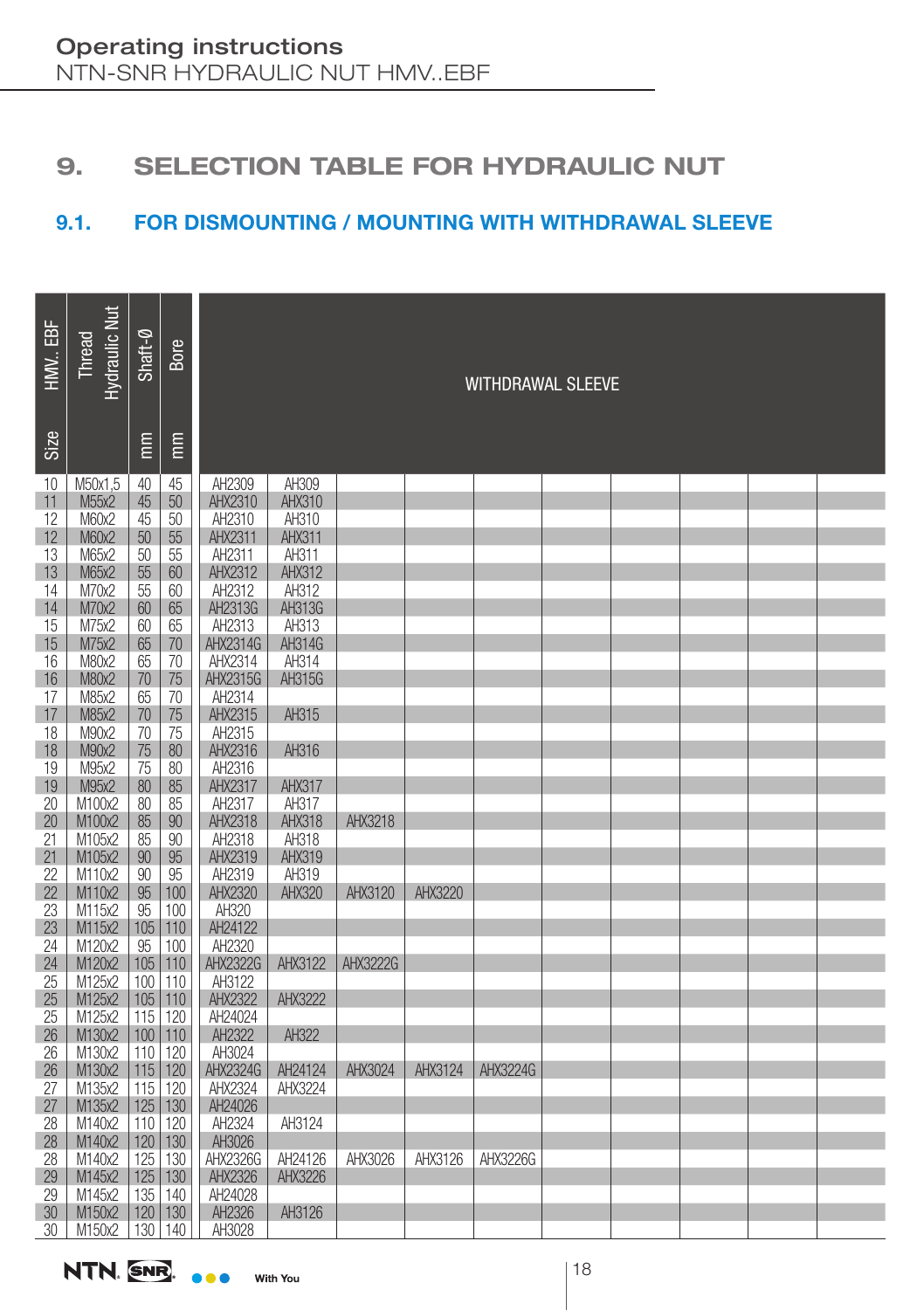| HMV EBF  | Hydraulic Nut<br>Thread | Shaft- $\emptyset$ | Bore             |                   | WITHDRAWAL SLEEVE   |                   |          |                              |                     |         |          |         |          |
|----------|-------------------------|--------------------|------------------|-------------------|---------------------|-------------------|----------|------------------------------|---------------------|---------|----------|---------|----------|
| Size     |                         | E                  | $\sum_{i=1}^{n}$ |                   |                     |                   |          |                              |                     |         |          |         |          |
| 30       | M150x2                  | 135                | 140              | AHX2328G          | AH24128             | AHX3028           | AHX3128  | AHX3228G                     |                     |         |          |         |          |
| 31       | M155x3                  | 135                | 140              | AHX2328           | AHX3228             |                   |          |                              |                     |         |          |         |          |
| 31       | M155x3                  | 145                | 150              | AH24030           |                     |                   |          |                              |                     |         |          |         |          |
| 32       | M160x3                  | 130                | 140              | AH2328            | AH3128              |                   |          |                              |                     |         |          |         |          |
| 32       | M160x3                  | 140                | 150              | AH3030            |                     |                   |          |                              |                     |         |          |         |          |
| 32       | M160x3                  | 145                | 150              | AHX2330G          | AH24130             | AHX3030           | AHX3130G | AHX3230G                     |                     |         |          |         |          |
| 33<br>34 | M165x3<br>M170x3        | 145<br>140         | 150<br>150       | AHX2330<br>AH2330 | AHX3130<br>AH3130   | AHX3230           |          |                              |                     |         |          |         |          |
| 34       | M170x3                  | 150                | 160              | AH2332G           | AH24032             | AH24132           | AH3032   | AH3132G                      | AH3232G             |         |          |         |          |
| 36       | M180x3                  | 150                | 160              | AH2332            | AH3132              | AH3232            |          |                              |                     |         |          |         |          |
| 36       | M180x3                  | 160                | 170              | AH2334G           | AH24034             | AH24134           | AH3034   | AH3134G                      | AH3234G             |         |          |         |          |
| 38       | M190x3                  | 160                | 170              | AH2334            | AH3134              | AH3234            |          |                              |                     |         |          |         |          |
| 38       | M190x3                  | 170                | 180              | AH2236G           | AH2336G             | AHX2336G          | AH24036  | AH24136                      | AH3036              | AH3136G | AH3236G  |         |          |
| 40       | M200x3                  | 170                | 180              | AH2236            | AH2336              | AH3136            | AH3236   |                              |                     |         |          |         |          |
| 40       | M200x3                  | 180                | 190              | AH2238G           | AH2338G             | AH24038           | AH24138  | AH3038G                      | AH3138G             | AH3238G |          |         |          |
| 41       | Tr205x4                 | 180                | 190              | AH3038            |                     |                   |          |                              |                     |         |          |         |          |
| 42       | Tr210x4                 | 180                | 190              | AH2238            | AH2338              | AH3138            | AH3238   |                              |                     |         |          |         |          |
| 42       | Tr210x4                 | 190                | 200              | AH24040           | AH24140             | AH3040G           |          |                              |                     |         |          |         |          |
| 43       | Tr215x4                 | 190                | 200              | AH3040            |                     |                   |          |                              |                     |         |          |         |          |
| 44       | Tr220x4                 | 190                | 200              | AH2240            | AH2340              | AH3140            | AH3240   |                              |                     |         |          |         |          |
| 46       | Tr230x4                 | 200                | 220              | A0H24044          | A0H24144            | AH3044G           | A0H3044G |                              |                     |         |          |         |          |
| 47       | Tr235x4                 | 200                | 220              | AH3044            | A0H3044             |                   |          |                              |                     |         |          |         |          |
| 48       | Tr240x4                 | 200                | 220              | AH2244            | A0H2244             | AH2344            | A0H2344  | AH3144                       | A0H3144             |         |          |         |          |
| 50       | Tr250x4                 | 220                | 240              | A0H24048          |                     |                   |          |                              |                     |         |          |         |          |
| 52       | Tr260x4                 | 220                | 240              | AH2248            | A0H2248             | AH2348            | A0H2348  | A0H24148                     | AH3048              | A0H3048 | AH3148   | A0H3148 |          |
| 54       | Tr270x4                 | 240                | 260              | A0H24052          |                     |                   |          |                              |                     | AH3052  |          |         | A0H3152G |
| 56<br>58 | Tr280x4<br>Tr290x4      | 240<br>240         | 260<br>260       | AH2252G<br>AH2252 | A0H2252G<br>A0H2252 | AH2352G<br>AH2352 | A0H2352  | AOH2352G AOH24052G<br>AH3152 | A0H24152<br>A0H3152 |         | A0H3052  | AH3152G |          |
| 58       | Tr290x4                 | 260                | 280              | A0H24056          |                     |                   |          |                              |                     |         |          |         |          |
| 60       | Tr300x4                 | 260                | 280              | AH2256G           | A0H2256G            | AH2356G           |          | AOH2356G AOH24056G           | A0H24156            | AH3056  | A0H3056  | AH3156G | A0H3156G |
| 62       | Tr310x5                 | 260                | 280              | AH2256            | A0H2256             | AH2356            | A0H2356  | AH3156                       | A0H3156             |         |          |         |          |
| 62       | Tr310x5                 | 280                | 300              | A0H24060          |                     |                   |          |                              |                     |         |          |         |          |
| 64       | Tr320x5                 | 280                | 300              | AH2260G           | A0H2260G            | A0H24060G         | A0H24160 | AH3060                       | A0H3060             | AH3160G | A0H3160G | AH3260G | A0H3260G |
| 66       | Tr330x5                 | 280                | 300              | AH2260            | A0H2260             | AH3160            | A0H3160  | AH3260                       | A0H3260             |         |          |         |          |
| 66       | Tr330x5                 | 300                | 320              | A0H24064          |                     |                   |          |                              |                     |         |          |         |          |
| 68       | Tr340x5                 | 300                | 320              | AH2264G           | A0H2264G            | A0H24064G         | A0H24164 | AH3064G                      | A0H3064G            | AH3164G | A0H3164G | AH3264G | A0H3264G |
| 69       | Tr345x5                 | 300                | 320              | AH3064            | A0H3064             |                   |          |                              |                     |         |          |         |          |
| 70       | Tr350x5                 | 300                | 320              | AH2264            | A0H2264             | AH3164            | A0H3164  | AH3264                       | A0H3264             |         |          |         |          |
| 72       | Tr360x5                 | 320                | 340              | A0H24068          | A0H24168            | AH3068G           | A0H3068G | AH3168G                      | A0H3168G            | AH3268G | A0H3268G |         |          |
| 73       | Tr365x5                 | 320                | 340              | AH3068            | A0H3068             |                   |          |                              |                     |         |          |         |          |
| 74       | Tr370x5                 | 320                | 340              | AH3168            | A0H3168             | AH3268            | A0H3268  |                              |                     |         |          |         |          |
| 76       | Tr380x5                 | 340                | 360              | A0H24072          | A0H24172            | AH3072G           | A0H3072G | AH3172G                      | A0H3172G            | AH3272G | A0H3272G |         |          |
| 77       | Tr385x5                 | 340                | 360              | AH3072            | A0H3072             |                   |          |                              |                     |         |          |         |          |

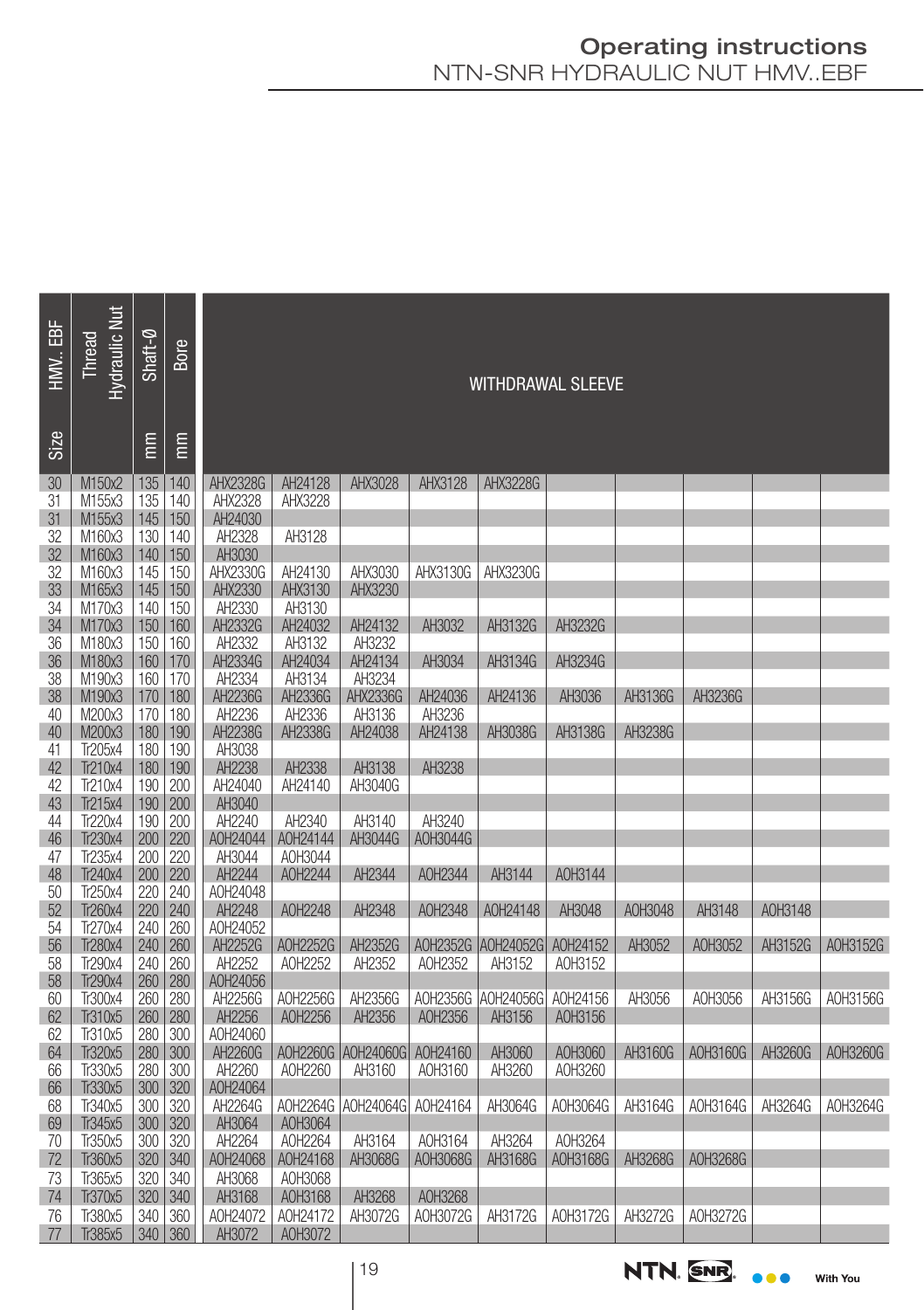### **9.2. FOR DISMOUNTING / MOUNTING WITH ADAPTER SLEEVE**

| HMV EBF                                                                                                                                                                                                                                                                                | Hydraulic Nut<br><b>Thread</b>                                                                                                                                                                                                                                                                                                                                                                                                                                                                                                                                                        | Saft- $\emptyset$                                                                                                                                                  | Bore                                                                                                                                                                                                     |                                                                                                                                                                                  |                                                                                                          |                                                                                                                                                                                                                                                                            |                                                                                                                   |                                                                                                                                                                         | <b>ADAPTER SLEEVE</b>                                                                                                                                                                     |                                                                               |                    |                                                                                                                                                                                                                                                                                                    |                         |                 |
|----------------------------------------------------------------------------------------------------------------------------------------------------------------------------------------------------------------------------------------------------------------------------------------|---------------------------------------------------------------------------------------------------------------------------------------------------------------------------------------------------------------------------------------------------------------------------------------------------------------------------------------------------------------------------------------------------------------------------------------------------------------------------------------------------------------------------------------------------------------------------------------|--------------------------------------------------------------------------------------------------------------------------------------------------------------------|----------------------------------------------------------------------------------------------------------------------------------------------------------------------------------------------------------|----------------------------------------------------------------------------------------------------------------------------------------------------------------------------------|----------------------------------------------------------------------------------------------------------|----------------------------------------------------------------------------------------------------------------------------------------------------------------------------------------------------------------------------------------------------------------------------|-------------------------------------------------------------------------------------------------------------------|-------------------------------------------------------------------------------------------------------------------------------------------------------------------------|-------------------------------------------------------------------------------------------------------------------------------------------------------------------------------------------|-------------------------------------------------------------------------------|--------------------|----------------------------------------------------------------------------------------------------------------------------------------------------------------------------------------------------------------------------------------------------------------------------------------------------|-------------------------|-----------------|
| Size                                                                                                                                                                                                                                                                                   |                                                                                                                                                                                                                                                                                                                                                                                                                                                                                                                                                                                       | E                                                                                                                                                                  | E                                                                                                                                                                                                        | <b>H200</b>                                                                                                                                                                      | <b>H300</b>                                                                                              | $[$ H2300]                                                                                                                                                                                                                                                                 | [H3900]                                                                                                           | [H3000]                                                                                                                                                                 | [H3100]                                                                                                                                                                                   | [H3200]                                                                       | <b>FI39</b>        | <b>ESSI</b>                                                                                                                                                                                                                                                                                        | <b>FST</b>              | H <sub>32</sub> |
| 10<br>11<br>12<br>13<br>14<br>15<br>16<br>18<br>19<br>20<br>21<br>$\overline{22}$<br>24<br>26<br>28<br>30 <sub>2</sub><br>32<br>36<br>36<br>38<br>48<br>56<br>60<br>64<br>72<br>76<br>80<br>84<br>88<br>92<br>96<br>100<br>106<br>112<br>120<br>126<br>134<br>150<br>160<br>170<br>180 | M50x1,5<br>M55x2<br><b>M60x2</b><br>M65x2<br>M70x2<br>M75x2<br><b>M80x2</b><br>M90x2<br>M95x2<br>M100x2<br>M105x2<br>M110x2 100<br>M120x2 110<br>M130x2   115   130<br>M140x2<br>M150x2 135 150<br>M160x3 140<br>M180x3 150 170<br>M180x3 160 180<br>M190x3 170 190<br>Tr240x4 220<br>Tr280x4 260 280<br>Tr300x4 280 300<br>Tr320x5 300 320<br>Tr360x5<br>Tr380x5<br>Tr400x5<br>Tr420x5<br>Tr440x5<br>Tr460x5 430<br>Tr480x5<br>Tr500x5 470<br>Tr530x6<br>Tr560x6 530<br>Tr600x6<br>Tr630x6 600 630<br>Tr670x6 630<br>Tr750x7<br>Tr800x7<br>Tr850x7<br>Tr900x7<br>190 Tr950x8 900 950 | 45<br>50<br>55<br>60<br>60<br>65<br>70<br>80<br>85<br>90<br>95<br>125<br>340<br>360<br>380<br> 400<br>410<br>450<br>500<br>560<br>710 750<br>750<br>800 850<br>850 | 50<br>55<br>60<br>65<br>70<br>75<br>80<br>90<br>95<br>100<br>105<br> 110<br>120<br>140<br> 160<br>240<br>360<br>380<br>400<br> 420<br>440<br>460<br>480<br>500<br>530<br>560<br>600<br>670<br>800<br>900 | H210<br>H <sub>211</sub><br>H212<br>H213<br>H214<br>H <sub>215</sub><br>H216<br>H <sub>218</sub><br>H <sub>219</sub><br>H <sub>220</sub><br>H <sub>221</sub><br>H <sub>222</sub> | H310<br>H311<br>H312<br>H313<br>H314<br>H315<br>H316<br>H318<br>H319<br>H320<br>H321<br>H <sub>322</sub> | H2310<br>H2311<br>H2312<br>H2313<br>H2314<br>H2315<br>H <sub>2316</sub><br>H2318<br>H2319<br>H2320<br>H2321<br>H <sub>2322</sub><br>H2324<br>H2326<br>H2328<br>H <sub>2330</sub><br>H <sub>2332</sub><br>H2334<br>H2336<br>H <sub>2338</sub><br>H <sub>2348</sub><br>H2356 | H3936<br>H3938<br>H3948<br>H3956<br>H3960<br>H3964<br>H3972<br>H3976<br>H3980<br>H3984<br>H3988<br>H3992<br>H3996 | H3024<br>H3026<br>H3028<br>H3030<br>H3032<br>H3034<br>H3036<br>H3038<br>H3048<br>H3056<br>H3060<br>H3064<br>H3072<br>H3076<br>H3080<br>H3084<br>H3088<br>H3092<br>H3096 | H3120<br>H3122<br>H3124<br>H3126<br>H3128<br>H3130<br>H3132<br>H3134<br>H3136<br>H3138<br>H3148<br>H3156<br>H3160<br>H3164<br>H3172<br>H3176<br>H3180<br>H3184<br>H3188<br>H3192<br>H3196 | H3260<br>H3264<br>H3272<br>H3276<br>H3280<br>H3284<br>H3288<br>H3292<br>H3296 | H39/500<br>H39/800 | H39/530 H30/530 H31/530 H32/530<br>H39/560 H30/560 H31/560 H32/560<br>H39/600 H30/600 H31/600 H32/600<br>H39/630 H30/630 H31/630 H32/630<br>H39/670 H30/670 H31/670 H32/670<br>H39/750 H30/750 H31/750 H32/750<br>H30/800 H31/800 H32/800<br>H30/850 H31/850<br>H30/900 H31/900<br>H30/950 H31/950 | H30/500 H31/500 H32/500 |                 |

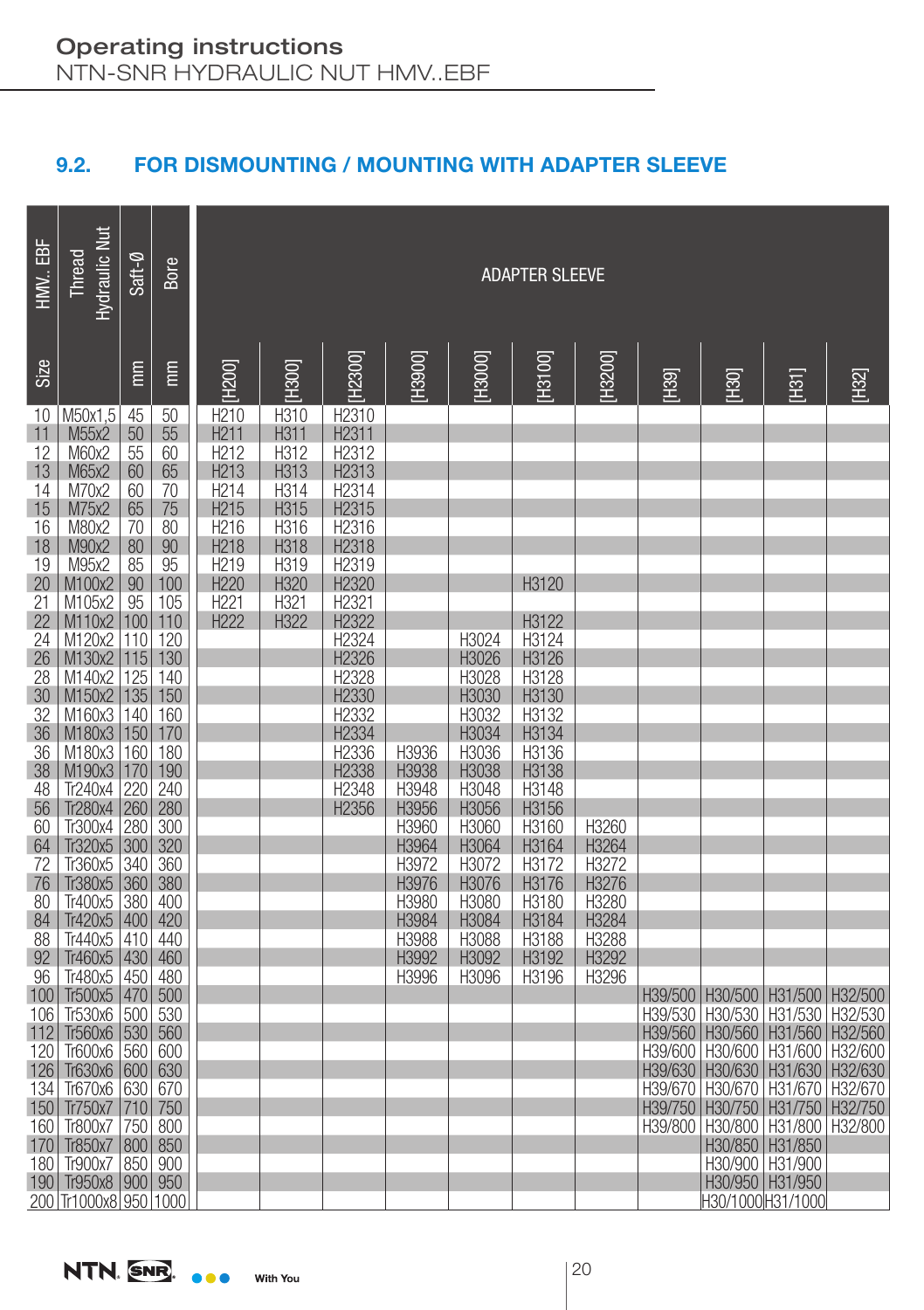**NOTE**